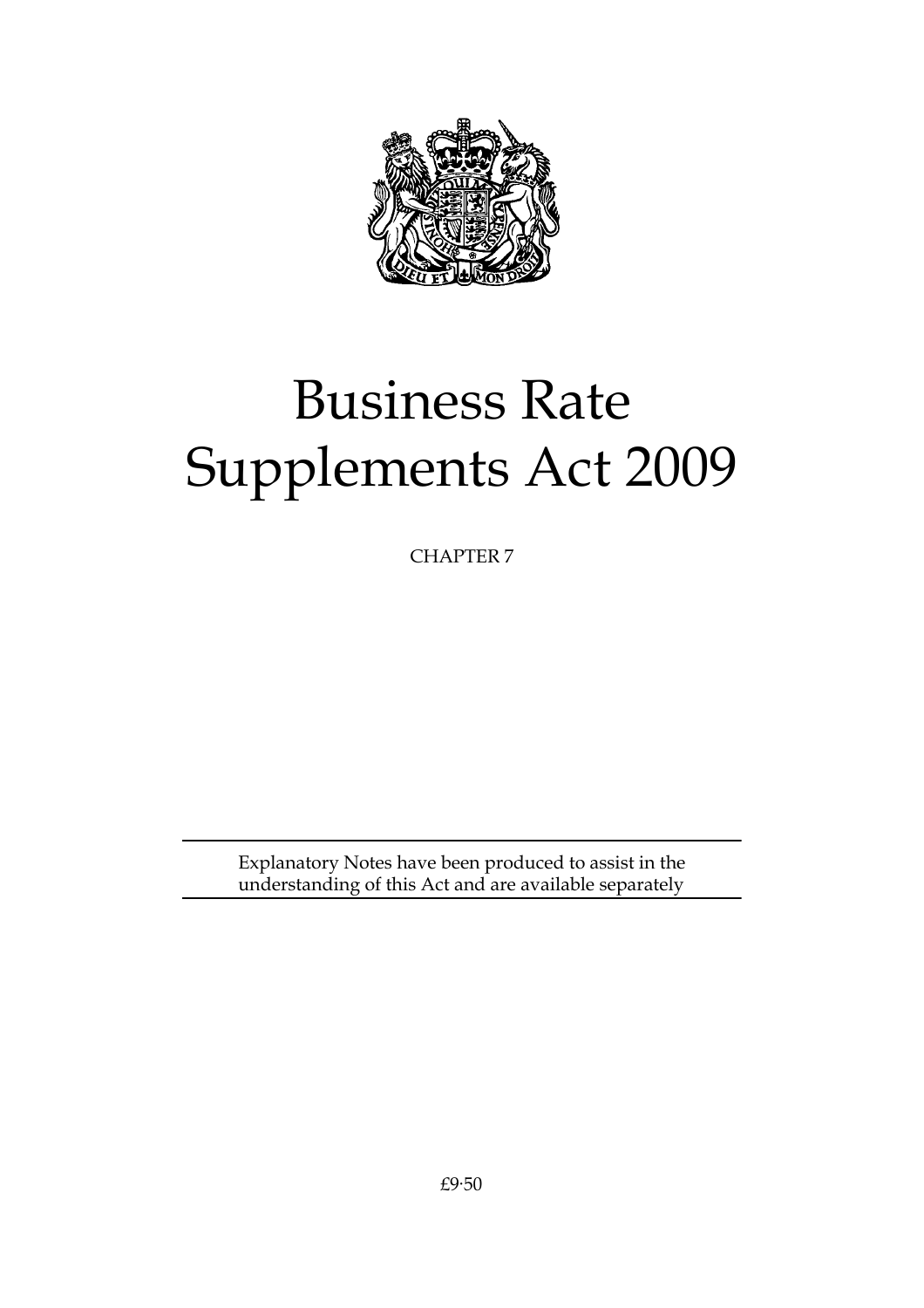

# Business Rate Supplements Act 2009

### **CHAPTER 7**

## **CONTENTS**

*Power to impose business rate supplements*

- 1 Power to impose a BRS
- 2 Levying authorities
- 3 Use of money raised by a BRS

#### *Involvement of ratepayers, etc.*

- 4 Conditions for imposing a BRS
- 5 Prospectus
- 6 Consultation
- 7 Holding of ballot
- 8 Approval by ballot
- 9 Regulations about ballots
- 10 Variations

#### *Liability to business rate supplements*

- 11 Liability of non-domestic ratepayers
- 12 Rateable value condition
- 13 Chargeable amount
- 14 Chargeable amount: supplementary
- 15 BRS relief
- 16 Interaction with BID levy
- 17 Regulations to deal with joint ownership, joint occupation or death

#### *Administration of business rate supplements*

- 18 Notice to billing authorities before start of financial year
- 19 Notice to billing authorities during financial year
- 20 Calculations for financial year
- 21 Collection and enforcement
- 22 Administrative expenses
- 23 Accounting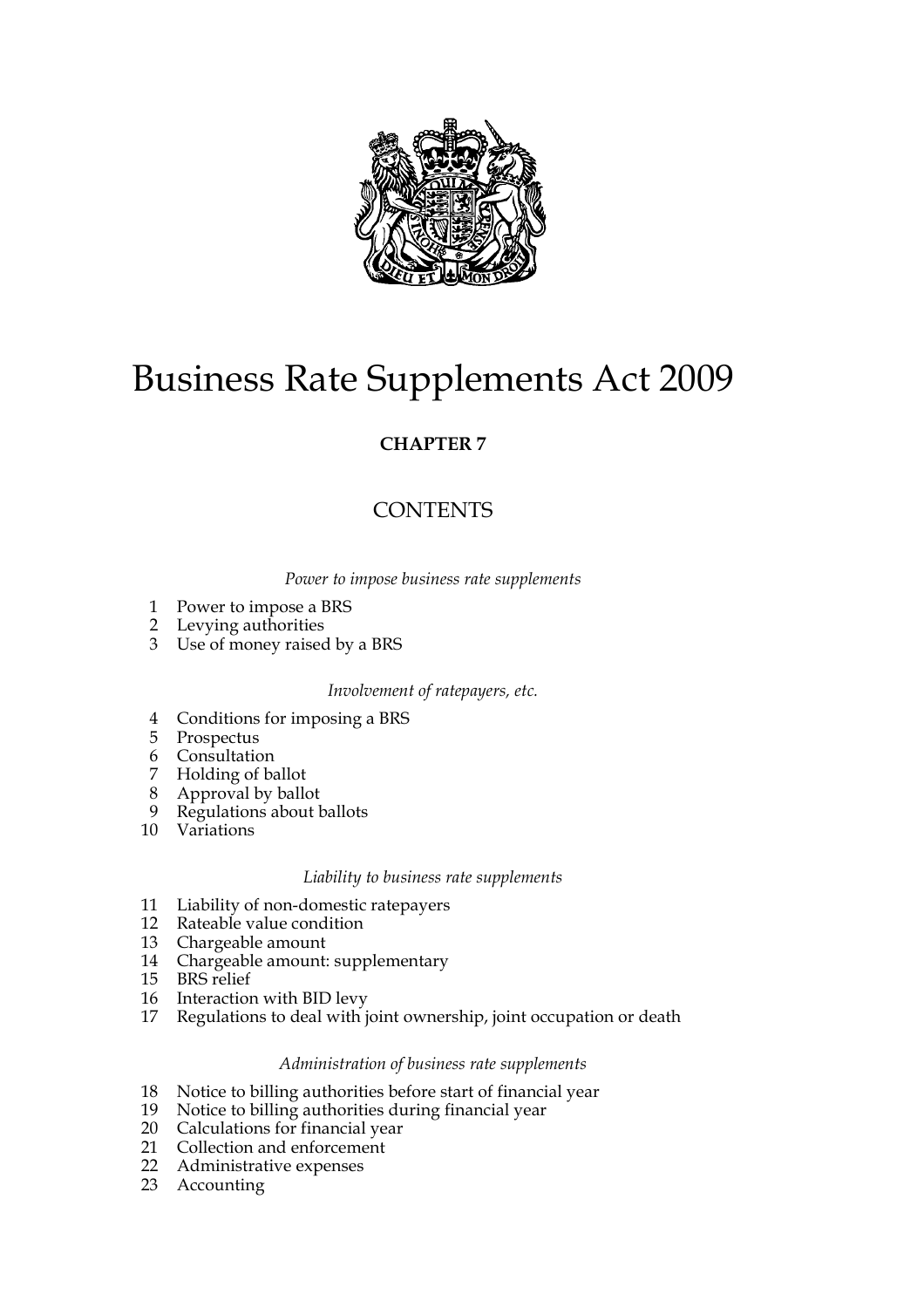#### *Intervention by appropriate national authority*

24 Power to cancel a BRS

#### *Supplementary*

- 25 Provision of information
- 26 Guidance
- 27 Special introductory provision
- 28 Power to make consequential provision
- 29 Regulations, etc.

*General*

- 30 Interpretation
- 31 Crown application
- 32 Commencement, extent and short title
	- Schedule 1 Information to be included in a prospectus for a BRS
	- Schedule 2 BRS-BID arrangements
	- Schedule 3 Accounting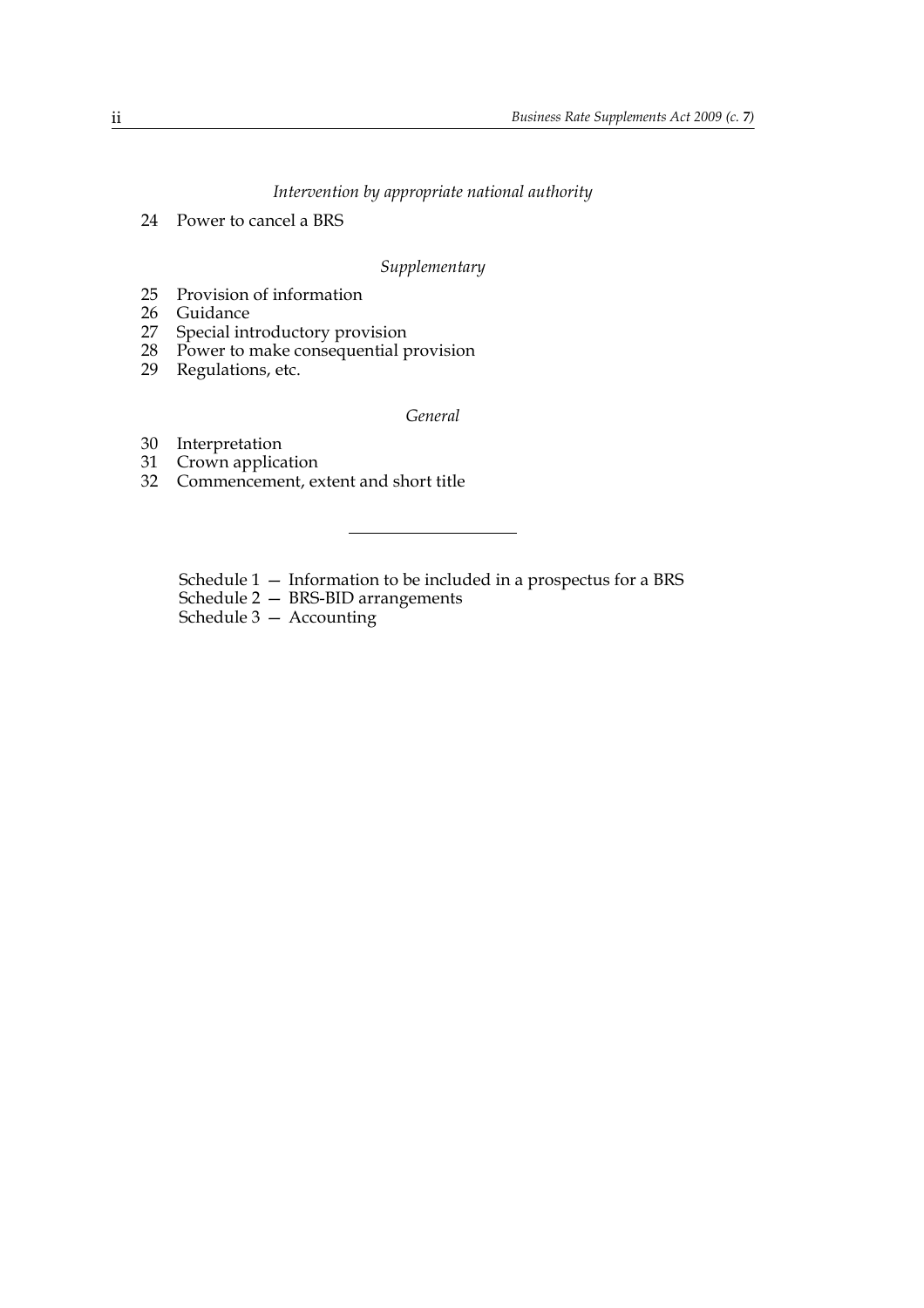

# Business Rate Supplements Act 2009

#### **2009 CHAPTER 7**

An Act to confer power on the Greater London Authority and certain local authorities to impose a levy on non-domestic ratepayers to raise money for expenditure on projects expected to promote economic development; and for connected purposes. [2nd July 2009]

E IT ENACTED by the Queen's most Excellent Majesty, by and with the advice and consent of the Lords Spiritual and Temporal, and Commons, in this present **B** E IT ENACTED by the Queen's most Excellent Majesty, by and with consent of the Lords Spiritual and Temporal, and Commons, Parliament assembled, and by the authority of the same, as follows:

*Power to impose business rate supplements*

#### **1 Power to impose a BRS**

- (1) A levying authority has power to impose a levy, to be called a "business rate supplement" (referred to in this Act as a "BRS"), on non-domestic ratepayers in its area.
- (2) The purpose of imposing a BRS is to raise money for expenditure on a project that the authority is satisfied will promote economic development in its area.
- (3) A person is a "non-domestic ratepayer" in the area of a levying authority if the person is, as regards a hereditament in the authority's area, subject to a nondomestic rate under—
	- (a) section 43 of the 1988 Act (occupiers of properties), or
	- (b) section 45 of that Act (owners of empty properties).
- (4) "The 1988 Act" means the Local Government Finance Act 1988 (c. 41).

#### **2 Levying authorities**

- (1) In this Act, "levying authority" means—
	- (a) the Greater London Authority;
	- (b) a county council in England;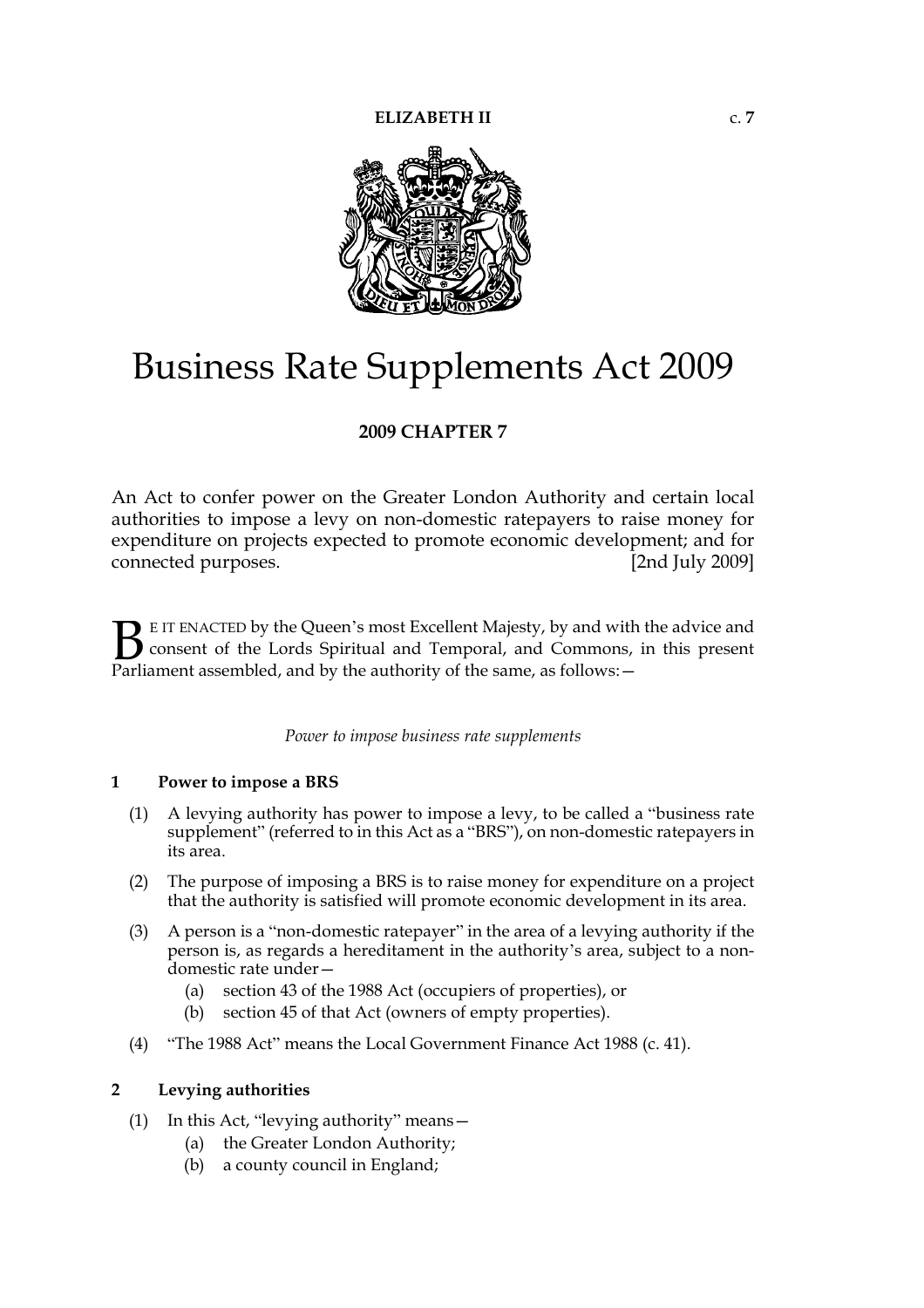- (c) a district council for an area in England for which there is no county council;
- (d) a county council or county borough council in Wales.
- (2) The power conferred on a levying authority by section 1(1) may be exercised jointly with one or more other levying authorities.
- (3) Where two or more levying authorities are acting jointly by virtue of this section, a reference in this Act to a levying authority is (except where there is contrary provision) to be read as a reference to those authorities acting jointly.

#### **3 Use of money raised by a BRS**

- (1) A levying authority must secure that the sums it receives in respect of a BRS are used only for expenditure—
	- (a) on the project to which the BRS relates, and
	- (b) that the authority would not have incurred had it not imposed the BRS.
- (2) A levying authority may use sums it receives in respect of a BRS to make payments in respect of money loaned for the purpose of providing funding for the project to which the BRS relates.
- (3) A levying authority must not use sums it receives in respect of a BRS to provide—
	- (a) housing;
	- (b) social services;
	- (c) education services;
	- (d) services for children;
	- (e) health services;
	- (f) services that the authority provides in the discharge of functions imposed by or under the Planning Acts (as defined by the Town and Country Planning Act 1990 (c. 8)).
- (4) Regulations may amend subsection (3) so as to add, vary or omit a reference to a matter.
- (5) The Greater London Authority may make arrangements with a functional body for some or all of the sums that the Greater London Authority receives in respect of a BRS imposed by it to be used by the body for expenditure on the project to which the BRS relates.
- (6) A reference to sums that a levying authority receives in respect of a BRS includes a reference to financial contributions made to it for the purpose of enabling the project to which the BRS relates to be carried out.
- (7) The reference in subsection (6) to financial contributions made to a levying authority includes, where the levying authority is not a billing authority, financial contributions—
	- (a) made for the purpose specified in subsection (6) to a billing authority which is a lower-tier authority in relation to the levying authority, and
	- (b) transferred to the levying authority.
- (8) A lower-tier authority is—
	- (a) in relation to the Greater London Authority—
		- (i) a London borough council, or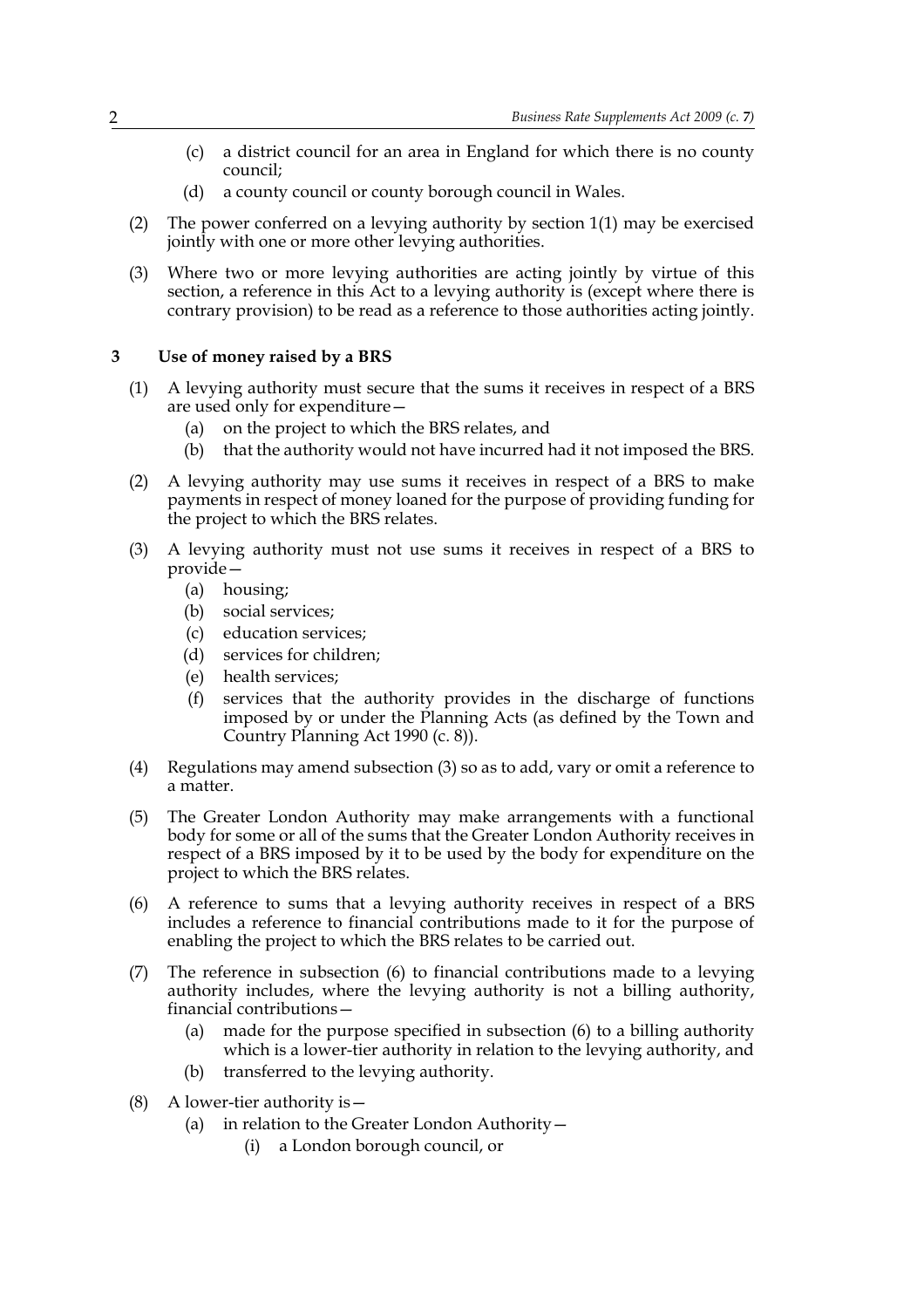- (ii) the Common Council of the City of London in its capacity as a local authority;
- (b) in relation to a county council in England, a district council whose area forms part of the county council's area.
- (9) Where the Greater London Authority makes arrangements under subsection (5) with a functional body, this section applies to the body's use of sums that it receives in respect of the BRS as it applies to the Authority's use of sums that the Authority receives in respect of the BRS.
- (10) A reference to sums that a functional body receives in respect of a BRS is a reference to—
	- (a) sums that the Greater London Authority transfers to the body for the purposes of arrangements under subsection (5) that relate to the BRS, and
	- (b) financial contributions made to the body for the purpose specified in subsection (6).
- $(11)$  In subsection  $(1)(b)$  as it is applied to a functional body by virtue of subsection (9), the reference to expenditure of the levying authority is to be read as a reference to expenditure of the functional body.

*Involvement of ratepayers, etc.*

#### **4 Conditions for imposing a BRS**

A levying authority may not impose a BRS unless—

- (a) it has published a document that sets out the proposal for the imposition of the BRS (an "initial prospectus"),
- (b) it has consulted the relevant persons on the proposal,
- (c) where there is to be a ballot on the imposition of the BRS, the ballot has been held and the imposition of the BRS approved, and
- (d) it has published a document that sets out the arrangements for the imposition of the BRS (a "final prospectus").

#### **5 Prospectus**

- (1) Any initial or final prospectus must include the information specified in Schedule 1 (and may include such other information as the levying authority thinks appropriate).
- (2) The function of the levying authority of approving a final prospectus before publication is a function that must be discharged only by the whole authority; but that does not apply in the case of the Greater London Authority.
- (3) After publishing an initial or final prospectus, a levying authority must—
	- (a) place an electronic copy of the published prospectus on its website, and
	- (b) make copies of the published prospectus available for inspection at its principal office at all reasonable times of the day.
- (4) In a case where two or more levying authorities are acting jointly by virtue of section 2, each authority must separately—
	- (a) discharge the function of approving a final prospectus before publication, and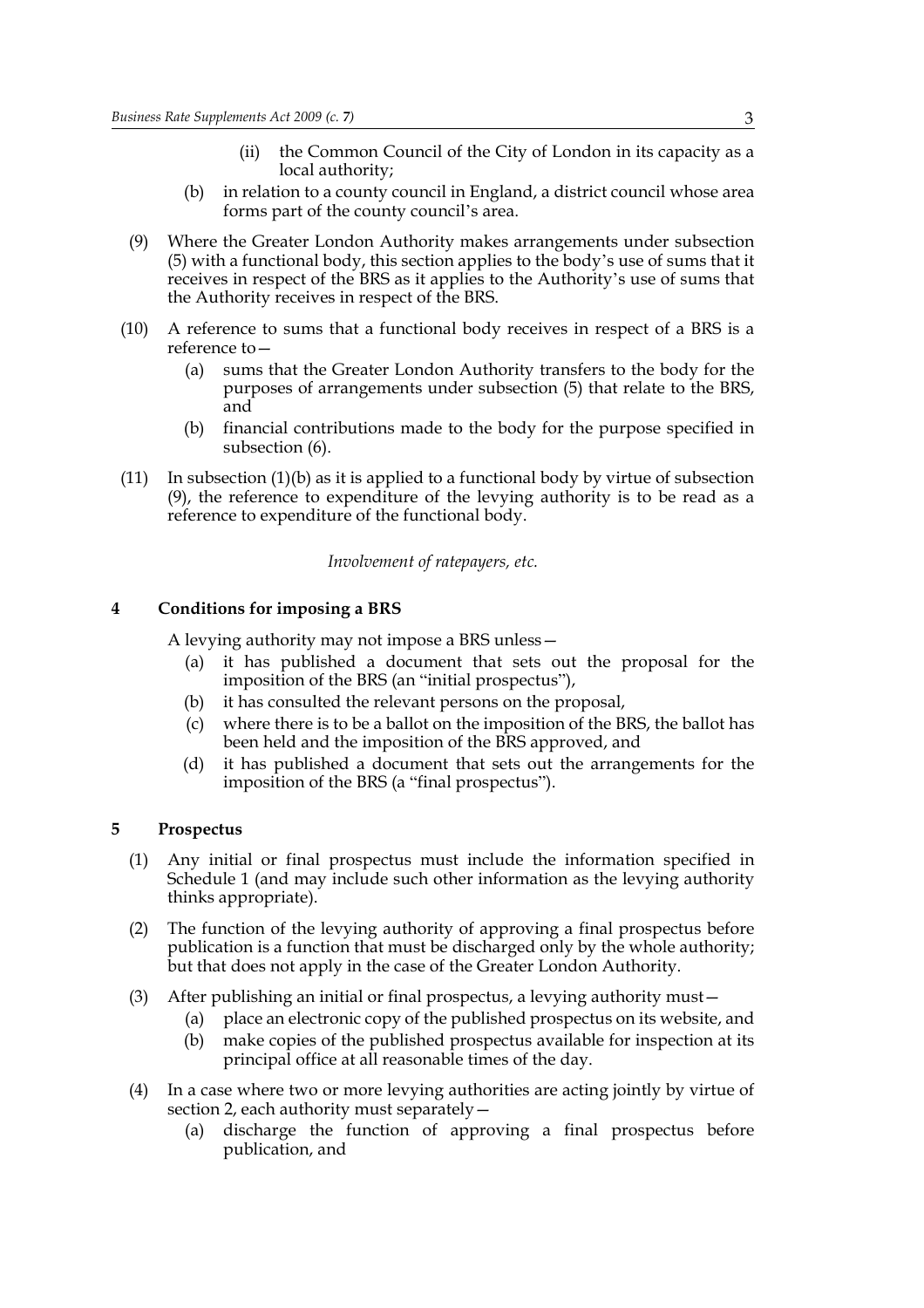- (b) comply with the duty imposed by subsection (3).
- (5) Regulations may amend Schedule 1 so as to add, vary or omit a description of information.

#### **6 Consultation**

- (1) The relevant persons for the purposes of consultation on the proposal in an initial prospectus are—
	- (a) each person who will be liable to pay the BRS;
	- (b) each lower-tier authority in relation to the levying authority;
	- (c) such other persons as the levying authority thinks appropriate.
- (2) A person is to be regarded for the purposes of subsection  $(1)(a)$  as a person who will be liable to pay a BRS if the levying authority thinks that the person will be liable to pay a chargeable amount for the first day of the chargeable period of the BRS.
- (3) A person is also to be regarded for the purposes of subsection  $(1)(a)$  as a person who will be liable to pay a BRS if the levying authority thinks that the person would, but for section 13(7) or (8), be liable to pay a chargeable amount for the first day of the chargeable period of the BRS.
- (4) A person is also to be regarded for the purposes of subsection  $(1)(a)$  as a person who will be liable to pay a BRS if the levying authority thinks that the person—
	- (a) would, but for section 15 or 16, be liable to pay a chargeable amount for the first day of the chargeable period of the BRS, and
	- (b) will be liable to pay a chargeable amount before the end of that period.
- (5) For the purposes of subsection  $(1)(c)$ , a levying authority must, in particular, think whether it would be appropriate to consult persons who the authority thinks might become liable to pay a chargeable amount before the end of the chargeable period of the BRS.
- (6) The levying authority must publish a revised version of an initial prospectus if, in the light of the consultation on the proposal in the prospectus, the authority thinks that it is necessary or appropriate to do so.
- (7) A reference in section 5 to an initial prospectus includes a reference to an initial prospectus revised under subsection (6) of this section.
- (8) A reference in subsection (2), (3) or (4) to a chargeable amount does not include a reference to a chargeable amount of zero.

#### **7 Holding of ballot**

- (1) There must be a ballot on the imposition of a BRS if  $-$ 
	- (a) A is more than one third of B, or
	- (b) the initial prospectus states that, even though paragraph (a) does not apply in relation to the BRS, the levying authority nevertheless thinks that there should be a ballot on the imposition of the BRS.
- (2) For the purposes of subsection  $(1)(a)$ 
	- "A" is the amount specified in the initial prospectus as the amount the authority expects to raise from the imposition of the BRS, and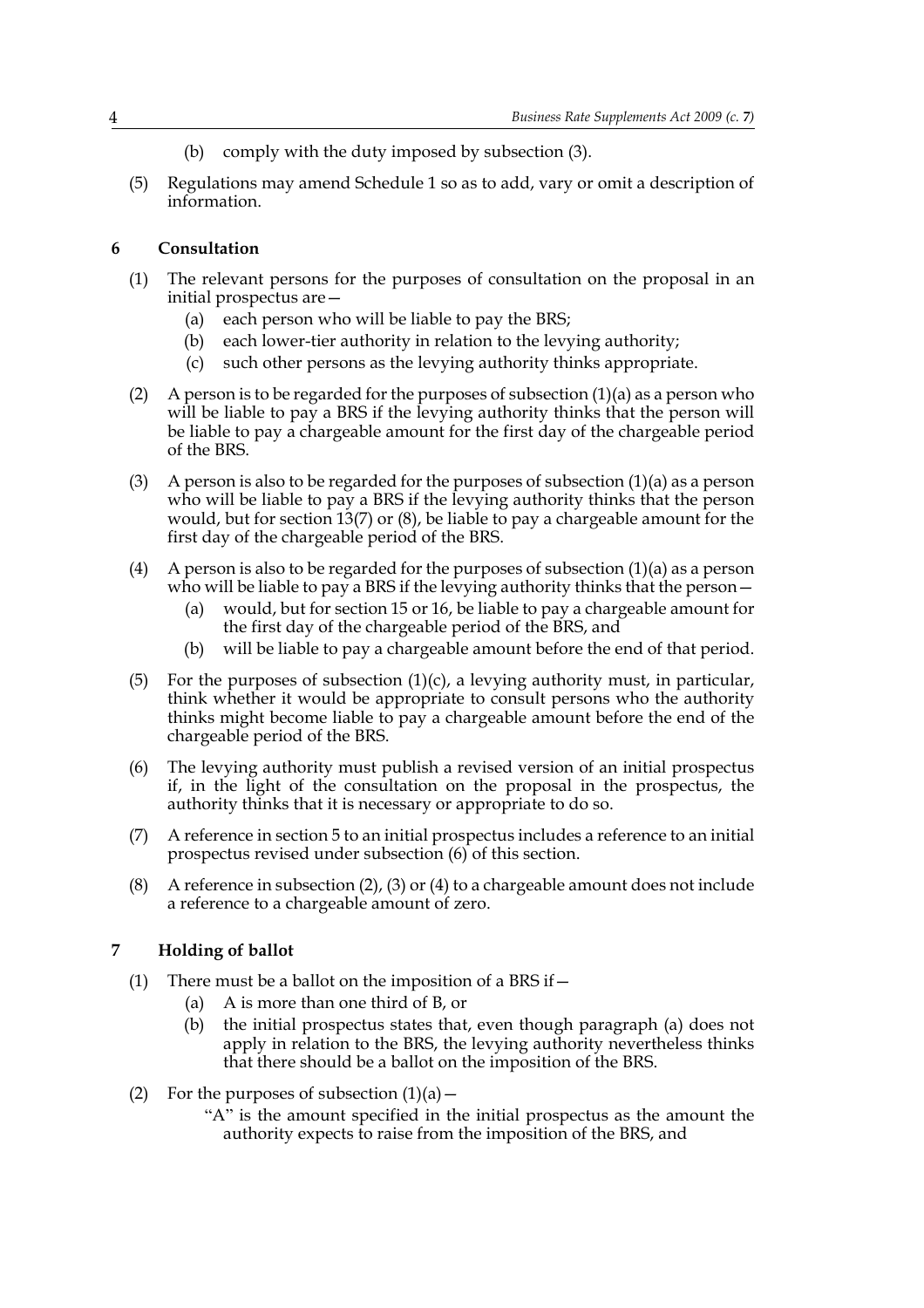- "B" is the amount specified in the initial prospectus as the amount the authority estimates as the total cost of the project to which the BRS relates.
- (3) The proposition to be voted on in a ballot on the imposition of a BRS is  $-$ "The [*insert name of levying authority*] proposes to introduce a business rate supplement. The proposal is set out in [*insert title of prospectus*]. Should the proposed business rate supplement be introduced?"
- (4) A person is eligible to vote in a ballot on the imposition of a BRS if the person is within section  $6(2)$ ,  $(3)$  or  $(4)$ .
- (5) In a case where a revised initial prospectus is published under section  $6(6)$ , a reference in this section to an initial prospectus is a reference to the revised initial prospectus.

#### **8 Approval by ballot**

- (1) If a ballot on the imposition of a BRS is held, the imposition of the BRS is approved if—
	- (a) a majority of the persons voting in the ballot have voted in favour of the imposition of the BRS, and
	- (b) A exceeds B.
- (2) For the purposes of subsection  $(1)$ 
	- "A" is the aggregate of the rateable values of each hereditament in respect of which a person voting in the ballot has voted in favour of the imposition of the BRS, and
	- "B" is the aggregate of the rateable values of each hereditament in respect of which a person voting in the ballot has voted against the imposition of the BRS.
- (3) For the purposes of subsection (2), the rateable value of a hereditament is its rateable value on the day of the ballot.

#### **9 Regulations about ballots**

- (1) Regulations may make provision in relation to the holding of a ballot on the imposition of a BRS.
- (2) The provision which may be made includes, in particular, provision about—
	- (a) the timing of a ballot;
	- (b) the form that a ballot may take;
	- (c) who is to hold a ballot;
	- (d) the conduct of a ballot.
- (3) The regulations may, in particular—
	- (a) confer functions on a levying authority;
	- (b) enable a levying authority to appoint an officer of its to exercise on its behalf a function conferred by virtue of paragraph (a) (a "ballot function");
	- (c) enable a levying authority to delegate to a lower-tier authority in relation to it the exercise of a ballot function in the area of that lowertier authority;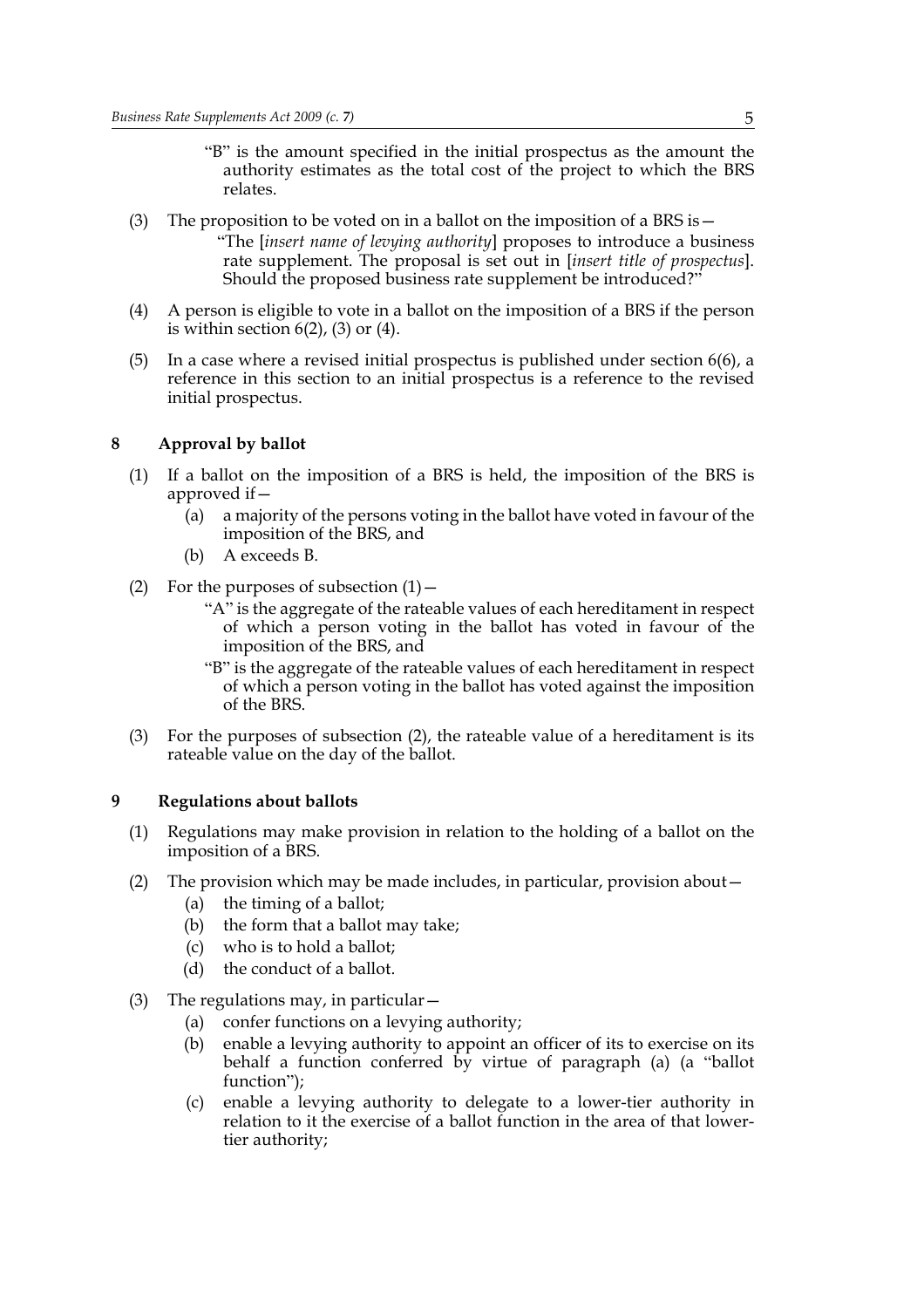- (d) enable a levying authority to delegate to a lower-tier authority in relation to it the exercise of a ballot function in the area of each other lower-tier authority in relation to the levying authority;
- (e) enable a lower-tier authority to which the exercise of a ballot function is delegated by virtue of paragraph (c) or (d) to appoint an officer of its to exercise the function on its behalf.
- (4) Regulations under this section may make provision as to who may cast a vote in a case where the person eligible to vote is a body corporate, partnership or unincorporated association.
- (5) Nothing in subsections (2) to (4) is to be taken as limiting the power conferred by subsection (1).

#### **10 Variations**

- (1) A levying authority may vary a BRS in so far as the variation is of a kind that may be made in accordance with the final prospectus.
- (2) Otherwise, a levying authority may vary a BRS only if—
	- (a) it has published a document that sets out the proposal for the variation,
	- (b) it has consulted the relevant persons on the proposal,
	- (c) where there was a ballot on the imposition of the BRS or where there is to be a ballot on the proposal by virtue of subsection (7), a ballot on the proposal has been held and the variation approved, and
	- (d) it has published a document that sets out the arrangements for making the variation.
- (3) A document published for the purposes of subsection  $(2)(a)$  or  $(d)$  must
	- (a) specify the amount that the authority expects to raise from the imposition of the BRS on the assumption that the variation is made (the specified amount to include the amount already raised from the imposition of the BRS),
	- (b) specify the authority's estimate of the total cost of the project to which the BRS relates,
	- (c) specify the day on which the variation will, if made, take effect, and
	- (d) include, to the extent that the authority thinks appropriate, such other information as would be included in an initial or final prospectus if the proposal or arrangements were for the imposition of the BRS as varied.
- (4) Section 5 applies as follows in relation to the publication of a document for the purposes of subsection  $(2)(a)$  or  $(d)$  –
	- (a) subsection (2) of that section applies to the approval of a document before publication for the purposes of subsection (2)(d) as it applies to the approval of a final prospectus before publication;
	- (b) subsection (3) of that section applies to a document published for the purposes of subsection (2)(a) or  $\overline{d}$ ) as it applies to a published initial or final prospectus;
	- (c) subsection (4) of that section applies so far as necessary for the purposes of the applications made by paragraphs (a) and (b) of this subsection.
- (5) The relevant persons for the purposes of consultation on a proposal to vary a BRS are those who would be the relevant persons if the proposal were for the imposition of the BRS as varied; for that purpose, section 6 applies as if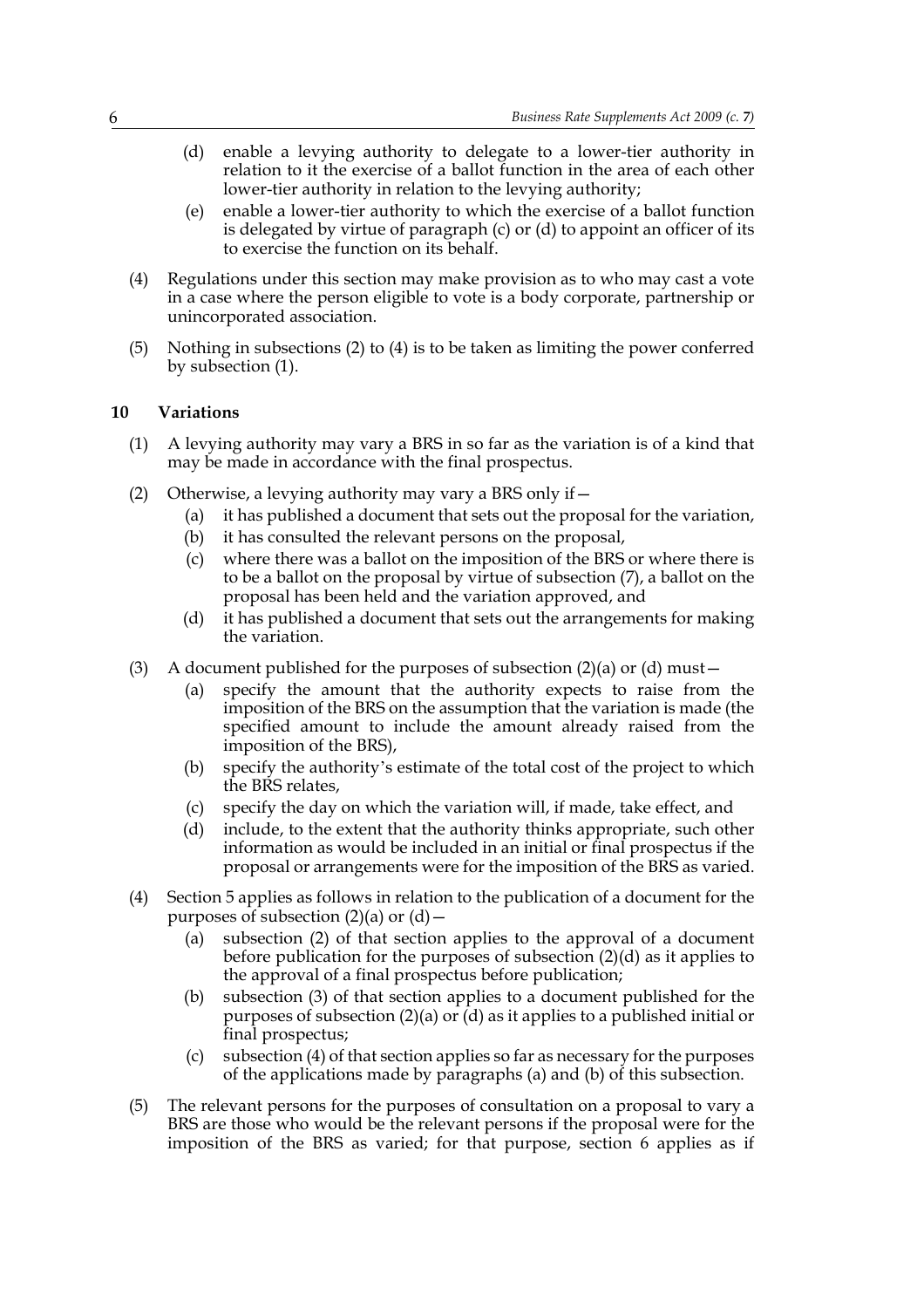references to the first day of the chargeable period of the BRS were references to the day specified for the purposes of subsection (3)(c).

- (6) Section 6(6) applies in relation to a document published for the purposes of subsection (2)(a) as it applies in relation to an initial prospectus.
- (7) There must be a ballot on a proposal to vary a BRS if  $-$ 
	- (a) A is more than one third of B, or
	- (b) the document published for the purposes of subsection (2)(a) states that, even though paragraph (a) of this subsection does not apply in relation to the BRS, the levying authority nevertheless thinks that there should be a ballot on the proposal.
- (8) For the purposes of subsection  $(7)(a)$ 
	- "A" is the amount specified for the purposes of subsection (3)(a) in the document published for the purposes of subsection (2)(a);
	- "B" is the amount specified for the purposes of subsection (3)(b) in that document.
- (9) In a case where a revised document is published by virtue of subsection (6), a reference in subsection (7) or (8) to a document published for the purposes of subsection (2)(a) is a reference to the revised document.
- (10) The proposition to be voted on in a ballot on a proposal to vary a BRS is  $-$ "The [*insert name of levying authority*] proposes to vary the business rate
	- supplement set out in [*insert title of prospectus and title of any document setting out a variation to the BRS*]. The proposal is set out in [*insert title of document setting out proposal*]. Should the proposed variation be made?"
- (11) A person is eligible to vote in a ballot on a proposal to vary a BRS if the person is within section  $6(2)$ ,  $(3)$  or  $(4)$  (as applied by subsection  $(5)$  above); and sections 8 and 9 apply to a ballot on a proposal to vary a BRS as they apply to a ballot on a proposal for the imposition of a BRS.
- (12) A variation the purpose of which is to increase the number of persons liable to pay a chargeable amount may not be made in reliance on subsection (1) (and that subsection is to be read accordingly).

#### *Liability to business rate supplements*

#### **11 Liability of non-domestic ratepayers**

- (1) This section applies in relation to a person who, as regards a hereditament, is subject to a non-domestic rate under section 43 or 45 of the 1988 Act in respect of a financial year.
- (2) The person is, in relation to that hereditament and in respect of that year, subject to such BRSs as are imposed for that year by the levying authority in whose area the hereditament is situated.
- (3) But a person subject to a non-domestic rate under section 45 of the 1988 Act (a "section 45 ratepayer") is not subject to a BRS if—
	- (a) section 45A of that Act (empty properties: zero rating for charities and amateur sports clubs) applies to the hereditament, or
	- (b) the final prospectus for the BRS states that section 45 ratepayers are not to be subject to the BRS.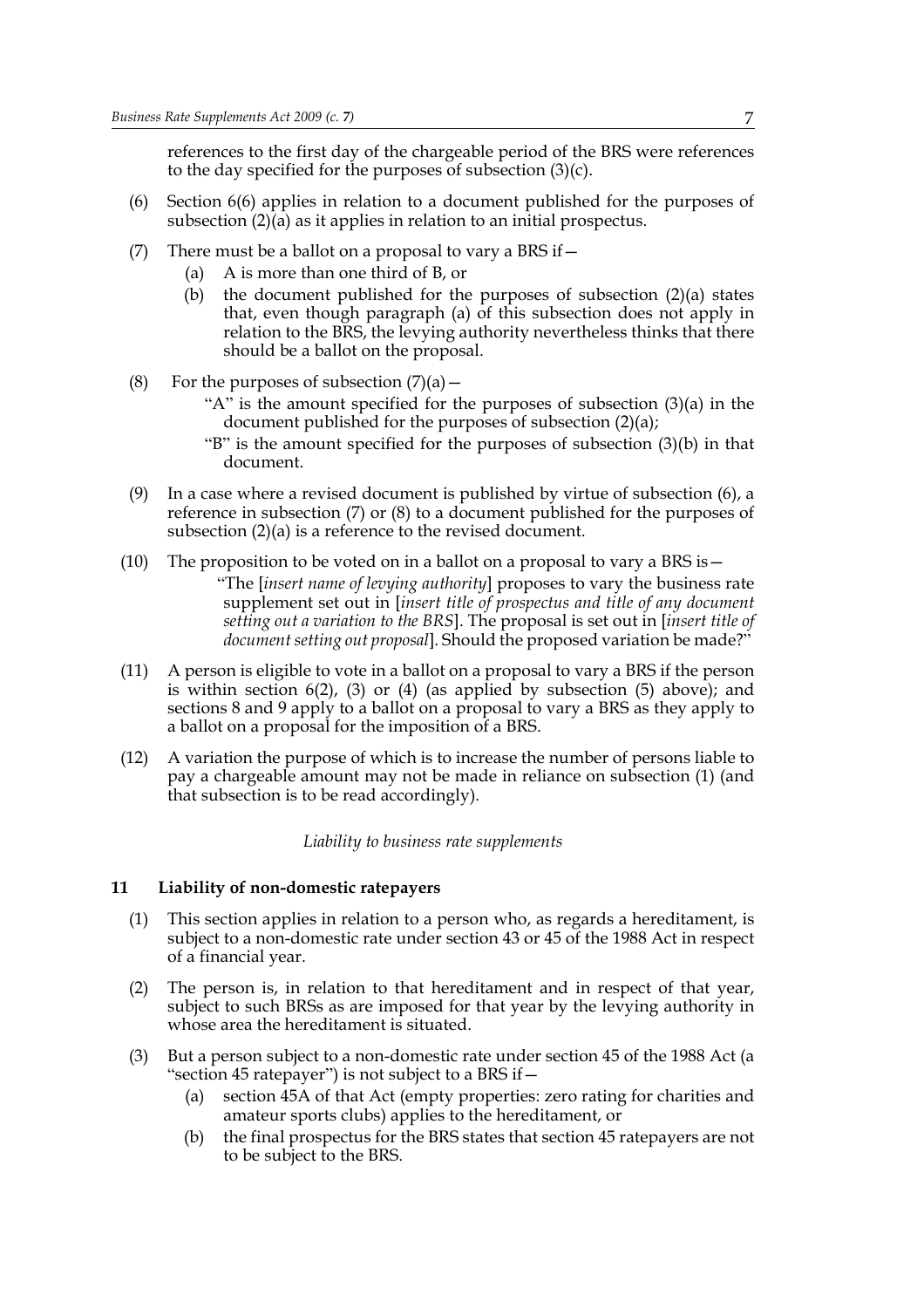- (4) A person who is subject to a BRS in relation to a hereditament in respect of a financial year is liable to pay in respect of that year an amount calculated by—
	- (a) finding the chargeable amount for each chargeable day, and
	- (b) totalling the amounts found under paragraph (a).
- (5) A chargeable day is a day  $-$ 
	- (a) which falls within the financial year and the chargeable period of the BRS, and
	- (b) on which the rateable value condition is met in relation to the hereditament.
- (6) The chargeable period of a BRS—
	- (a) is the period for which the BRS is imposed, and
	- (b) must not begin before the day on which the BRS is imposed.
- (7) The length of the chargeable period of a BRS must not exceed—
	- (a) the length of the period specified as the chargeable period in the final prospectus, or
	- (b) if the length of the chargeable period is varied in accordance with section 10, the length of the period as varied.
- (8) A reference to a BRS imposed for a financial year is to a BRS the chargeable period of which is or includes the whole or part of the financial year in question.
- (9) Subsection (3)(b) does not apply if, by virtue of section 10, section 45 ratepayers become subject to the BRS.

#### **12 Rateable value condition**

- (1) The rateable value condition is (unless subsection (2) applies) met in relation to a hereditament on any day on which the rateable value of the hereditament exceeds the amount prescribed by regulations.
- (2) This subsection applies if  $-$ 
	- (a) part only of a hereditament is occupied, and
	- (b) section 45 ratepayers are not subject to the BRS.
- (3) If subsection (2) applies, the rateable value condition is met in relation to the hereditament on any day on which the rateable value of the occupied part exceeds the amount prescribed under subsection (1).
- (4) For the purposes of a case where subsection (2) applies, the levying authority may require the valuation officer for the authority (or, where it is not a billing authority, for the billing authority in whose area the hereditament is situated)—
	- (a) to apportion the rateable value of the hereditament between the occupied and unoccupied parts, and
	- (b) to certify the apportionment to the levying authority.
- (5) The levying authority may, for those purposes, rely on an apportionment under section 44A of the 1988 Act if satisfied that the apportionment will be accurate for those purposes.
- (6) Regulations may make provision—
	- (a) for the proposal of alterations to a certificate under subsection (4);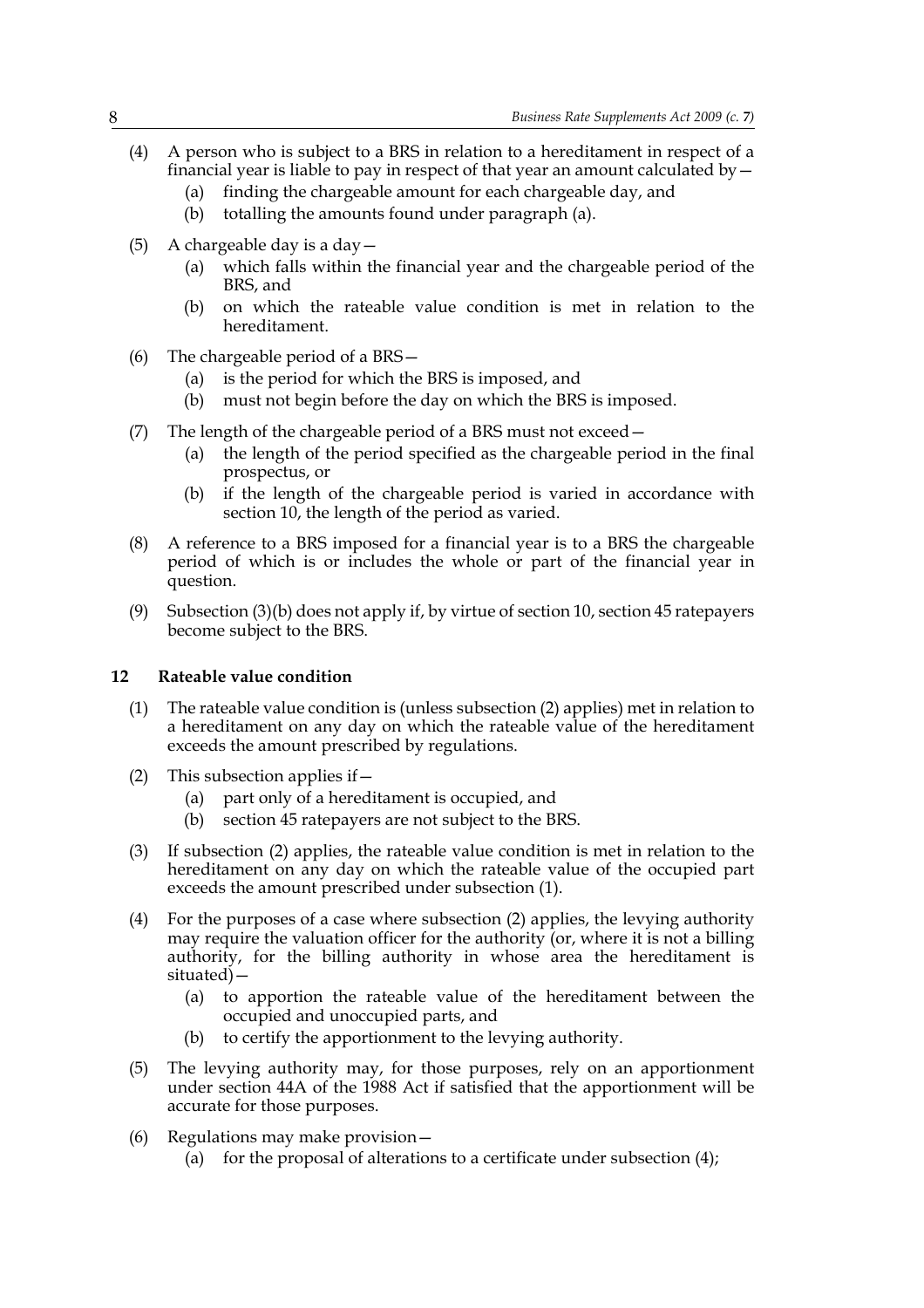- (b) for an appeal in relation to a certificate under that subsection to a valuation tribunal for the purposes of section 55 of the 1988 Act.
- (7) Regulations under subsection  $(6)$ 
	- (a) may include such provision for the purposes of this Act as may be included in regulations under subsections (3) to (7) of that section for the purposes of that Act;
	- (b) may amend, or apply (with or without modifications), any provision of regulations made under any of those subsections.
- (8) Accordingly, provision by virtue of subsection (6) as to the period for which or day from which an alteration to a certificate is to have effect may have retrospective effect; and provision by virtue of that subsection may require the retrospective effect to be indicated on the certificate as altered.
- (9) The rateable value of a hereditament on a day is the rateable value of that hereditament shown for that day in the local non-domestic rating list maintained for the billing authority in whose area the hereditament is situated.
- (10) In section 1 of the Non-Domestic Rating (Information) Act 1996 (c. 13) (disclosure of information), in subsection (2), in paragraph (a) of the definition of "statutory functions", after "1988" insert "or the function under section 12(4) of the Business Rate Supplements Act 2009".

#### **13 Chargeable amount**

- (1) This section applies for determining the chargeable amount for a chargeable day in relation to a hereditament.
- (2) The amount is (subject to subsections (3) to (8)) calculated by using the formula—

$$
\frac{\mathbf{A} \mathbf{x} \mathbf{B}}{C}
$$

(3) If section 43(4B) of the 1988 Act (small businesses) applies, the amount is calculated by using the formula—

$$
\frac{AxB}{CxE}
$$

(4) If section 43(6) of the 1988 Act (charities and community amateur sports clubs) applies, the amount is calculated by using the formula—

$$
\frac{\text{AxB}}{\text{Cx5}}
$$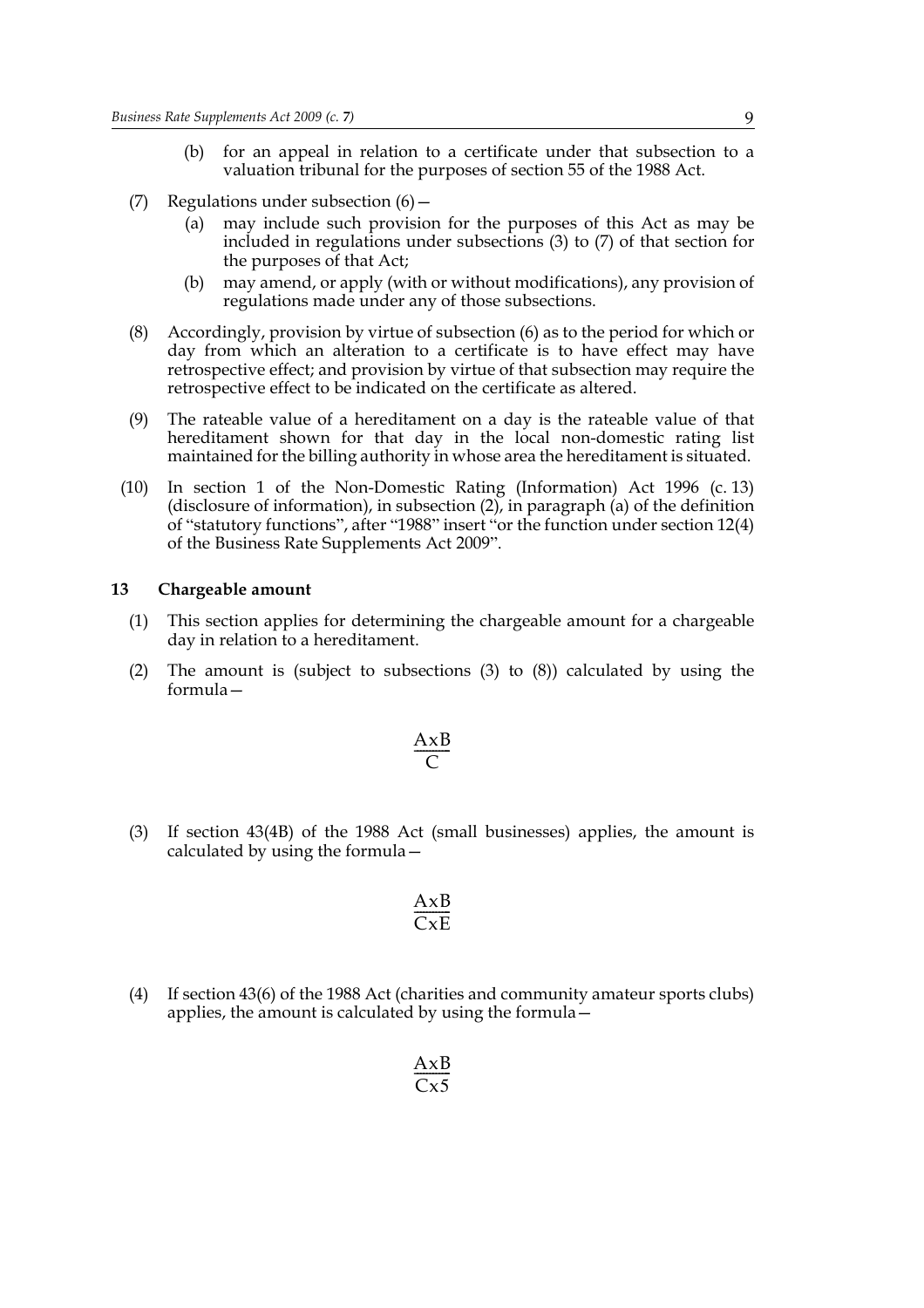(5) If section 43(6B) of the 1988 Act (rural shops, etc.) applies, the amount is calculated by using the formula—

$$
\frac{AxB}{Cx2}
$$

(6) If section 45(4A) of the 1988 Act (empty properties) applies, the amount is calculated by using the formula—

$$
\frac{AxB}{CxN}
$$

- (7) If section 47 or 49 of the 1988 Act (discretionary or hardship relief) applies, the amount is found by—
	- (a) working out the percentage by which the amount that would be due under that Act but for that section is reduced as a result of that section, and
	- (b) reducing what the chargeable amount would be but for this subsection by that percentage.
- (8) But in the case of a remittance under section 49 of the 1988 Act, the amount is zero.
- (9) A reference to a case where section 43(4B), (6) or (6B) or 45(4A) of the 1988 Act applies includes a reference to a case where it would apply but for section 57A(3) of that Act (transitional relief).
- (10) This section is subject to sections 15 and 16.

#### **14 Chargeable amount: supplementary**

- (1) This section applies for the purposes of section 13.
- (2) " $A$ " is  $-$ 
	- (a) the rateable value of the hereditament on the chargeable day, or
	- (b) if section 12(2) applies, the rateable value of the occupied part of the hereditament on that day.
- (3) "B" is the multiplier for the BRS for the financial year (expressed to no more than three decimal places).
- (4) "C" is the number of days in the financial year.
- (5) "E" has the meaning that it has for the purposes of section 43 of the 1988 Act; and "N" has the meaning that it has for the purposes of section 45 of that Act.
- (6) If a levying authority imposes only one BRS for a financial year, the multiplier for that BRS for that year must not exceed 0.02.
- (7) If a levying authority imposes more than one BRS for a financial year, the total of the multipliers for those BRSs for that year must not exceed 0.02.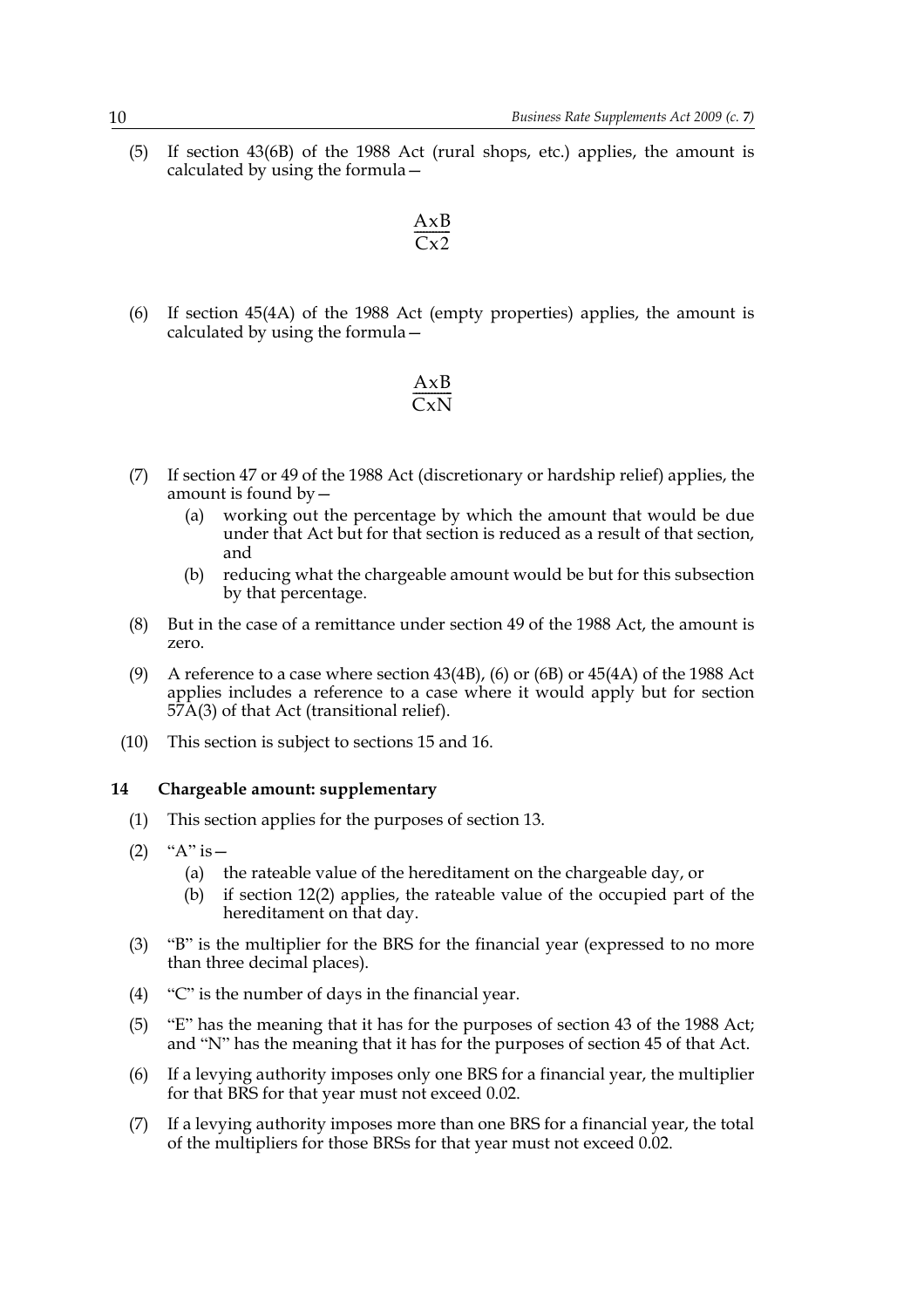- (8) Subject to subsections (6) and (7), the multiplier for a BRS for a financial year must not exceed—
	- (a) the amount specified as the multiplier in the final prospectus, or
	- (b) if the specified amount is varied in accordance with section 10, the amount as varied.
- (9) If section 45 ratepayers are subject to the BRS, subsection (10) applies in a case where—
	- (a) part only of a hereditament is occupied, and
	- (b) an order under section 45(4A) of the 1988 Act is in force (and would apply to the hereditament if none of it were occupied).
- (10) Section 13 has effect as if for subsection (2) of this section there were substituted—
	- "(2) "A" is the sum of  $-$ 
		- (a) the rateable value of the occupied part of the hereditament on the chargeable day, and
		- (b) the rateable value of the unoccupied part on that day, divided by the number prescribed as "N" by the order."

#### **15 BRS relief**

- (1) A levying authority that imposes a BRS may apply such reliefs in relation to the BRS as it thinks appropriate.
- (2) If a levying authority applies a relief in relation to a BRS, the chargeable amount for a chargeable day in relation to a hereditament is determined in accordance with the rules set by the authority for the application of the relief.
- (3) A levying authority may not apply a relief in relation to a BRS unless the rules for the application of the relief—
	- (a) are set out in the final prospectus for the BRS or have effect by virtue of section 10,
	- (b) operate by reference to the rateable value of a hereditament in respect of which the liability arises,
	- (c) apply consistently to hereditaments in the levying authority's area regardless of the purpose for which they may be used or the basis on which they are owned or occupied, and
	- (d) apply uniformly throughout the levying authority's area.
- (4) Regulations may amend subsection (3) so as to add, vary or omit a condition to be met in relation to the rules for the application of a relief under this section.

#### **16 Interaction with BID levy**

- (1) A levying authority must set rules for the purposes of cases where a person is, by reference to a hereditament, liable for BID levy for the whole or part of a financial year in respect of which the person is, in relation to that hereditament, subject to a BRS imposed by the authority.
- (2) The chargeable amount in relation to the hereditament for a chargeable day for which the person is also liable for BID levy by reference to the hereditament is the amount found by offsetting A against B to the extent specified in the rules.
- (3) For the purposes of subsection  $(2)$  –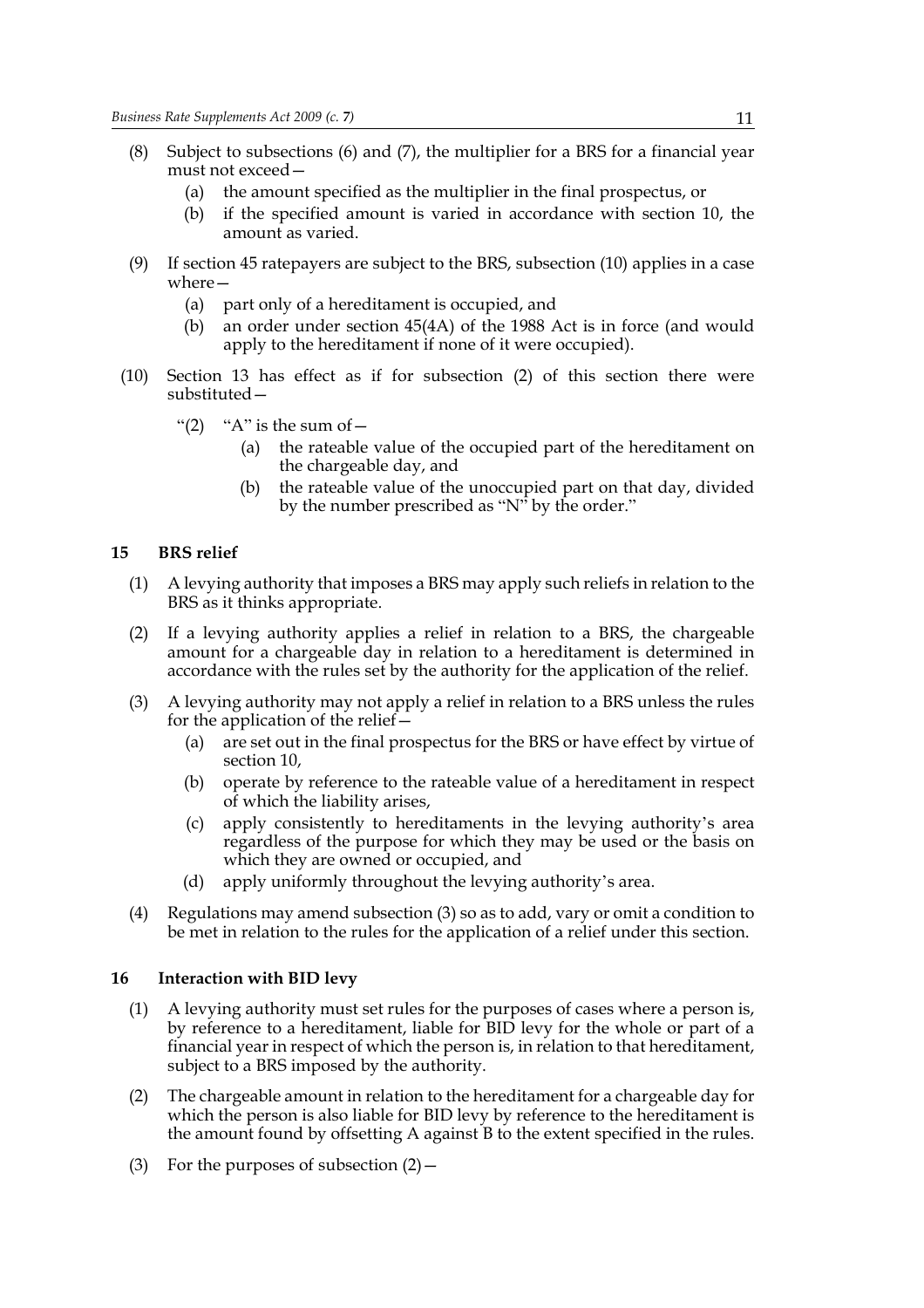"A" is the amount of the person's liability for BID levy for the day, and "B" is the amount that the person would (apart from this section) be liable to pay in respect of the BRS for that day.

- (4) Rules set for the purposes of cases within subsection (1) must—
	- (a) accord with such rules as are set out for those purposes in the final prospectus for the BRS or as have effect for those purposes by virtue of section 10,
	- (b) apply consistently in relation to BID levies, and
	- (c) apply uniformly throughout the levying authority's area.
- (5) Schedule 2 (BRS-BID arrangements) has effect; and—
	- (a) subsections (1) to (4) apply in relation to BRS-BID levy (within the meaning given by that Schedule) as they apply in relation to BID levy, but
	- (b) the rules relating to BRS-BID levy need not be the same as the rules relating to BID levy.

#### **17 Regulations to deal with joint ownership, joint occupation or death**

- (1) Regulations may make provision for cases where a hereditament is owned or occupied by more than one person at a particular time.
- (2) Regulations under subsection  $(1)$ 
	- (a) may include such provision for the purposes of this Act as may be included in regulations under section 50 of the 1988 Act (cases of joint ownership or occupation) for the purposes of that Act;
	- (b) may amend, or apply (with or without modifications), a provision of regulations made under that section.
- (3) Regulations may make provision for cases where a person who has died was (or is alleged to have been) subject to a BRS.
- (4) Regulations under subsection  $(3)$ 
	- (a) may include such provision for the purposes of this Act as may be included in regulations under section 63 of the 1988 Act (cases of death) for the purposes of that Act;
	- (b) may amend, or apply (with or without modifications), any provision of regulations made under that section.

*Administration of business rate supplements*

#### **18 Notice to billing authorities before start of financial year**

- (1) A levying authority which is not a billing authority must, for each financial year for which it intends to impose a BRS, give a written notice relating to the BRS to each billing authority which is a lower-tier authority in relation to it.
- (2) The notice must—
	- (a) if the BRS is to be imposed for part only of the year, specify the part of the year for which it is to be imposed,
	- (b) specify the multiplier for the BRS for the year,
	- (c) state whether persons who, as regards hereditaments in the billing authority's area, are section 45 ratepayers are to be subject to the BRS,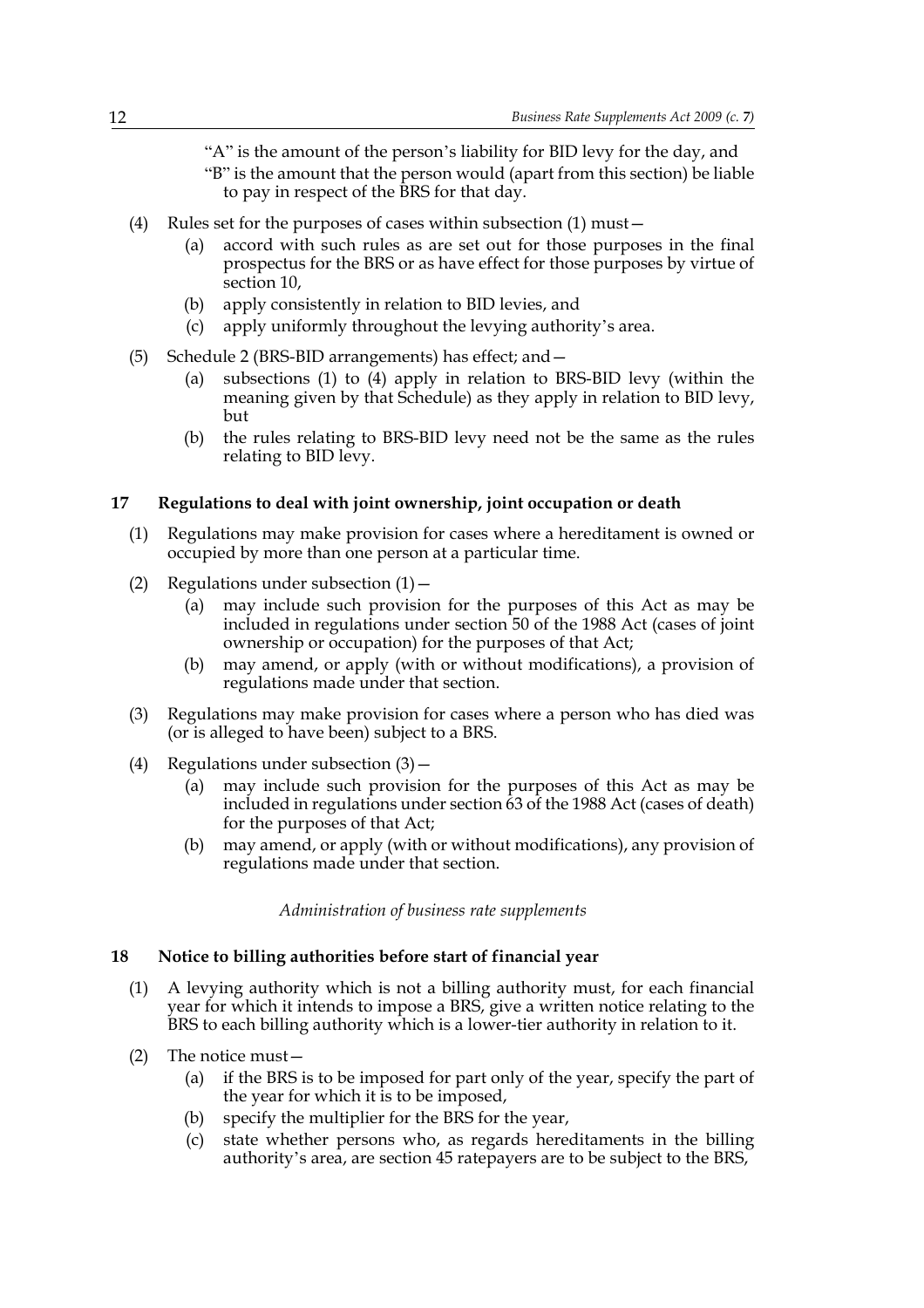- (d) specify whether a relief under section 15 is to be applied in relation to the BRS (and, if so, set out the rules for its application), and
- (e) set out the rules for cases within section 16(1).
- (3) The notice must be given before 1 March in the financial year preceding that for which the levying authority intends to impose the BRS.
- (4) Where more than one BRS is to be imposed by the levying authority for the year, the notice—
	- (a) may relate to some or all of the BRSs in question, but
	- (b) if it does so, must set out the information required under subsection (2) separately for each BRS to which the notice relates.

#### **19 Notice to billing authorities during financial year**

- (1) This section applies if a levying authority which is not a billing authority—
	- (a) intends to impose a BRS for a financial year, but
	- (b) has not, for that year, given a notice under section 18 in relation to the BRS.
- (2) This section also applies if a levying authority  $-$ 
	- (a) varies a BRS in accordance with section 10, and
	- (b) thinks that, as a result of the variation, new calculations are required to find the chargeable amounts that some or all of those subject to the BRS are liable to pay.
- (3) The levying authority must give a written notice relating to the BRS to each billing authority which is a lower-tier authority in relation to it.
- (4) A notice given for the purposes of a case within subsection (1) must comply with section 18(2).
- (5) A notice given for the purposes of a case within subsection (2) must specify  $-$ (a) the variation, and
	- (b) the day specified for the purposes of subsection  $(3)(c)$  of section 10 in the document published for the purposes of subsection (2)(d) of that section.

#### **20 Calculations for financial year**

- (1) A billing authority which is a levying authority must calculate the chargeable amount which each person who is to be subject to a BRS imposed by it for a financial year is to be liable to pay in respect of that year.
- (2) Subsection (3) applies if a billing authority which is a lower-tier authority in relation to a levying authority receives a notice from the levying authority under section 18 or 19.
- (3) The billing authority must calculate the chargeable amount that each person who is to be subject to the BRS to which the notice relates is to be liable to pay in respect of the financial year.
- (4) If a billing authority receives a notice given for the purposes of a case within subsection (2) of section 19, the duty imposed on the authority by subsection (3) of this section applies only in so far as new calculations are required to be made as a result of the variation specified in the notice.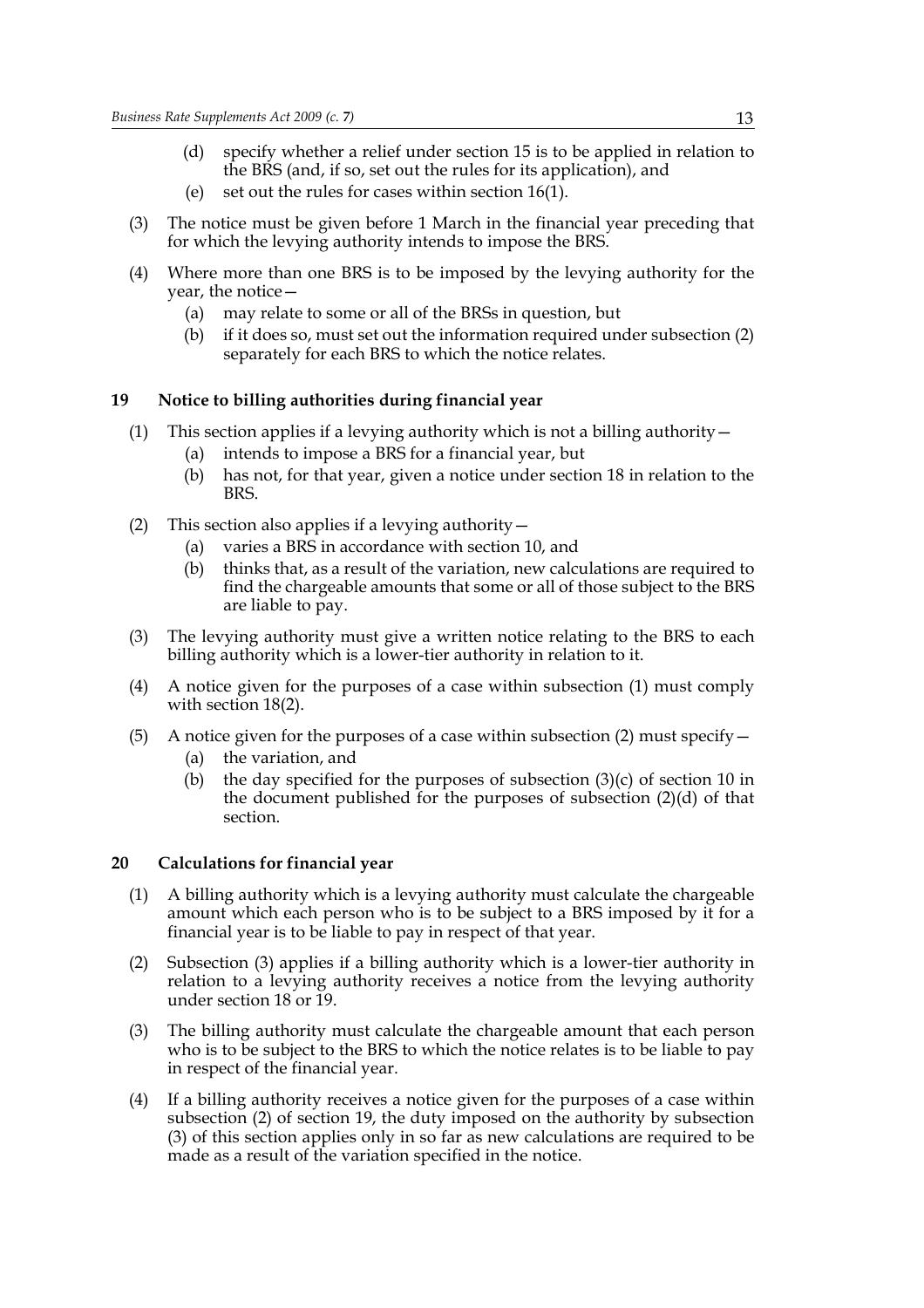(5) A calculation under this section must be made in accordance with section 11(4).

#### **21 Collection and enforcement**

- (1) Regulations may make provision in relation to the collection and recovery of sums due under this Act.
- (2) Regulations under this section—
	- (a) may include such provision for the purposes of this Act as may be included in regulations under paragraphs 1 to 4A of Schedule 9 to the 1988 Act (collection and recovery of non-domestic-rates) for the purposes of that Act;
	- (b) may amend, or apply (with or without modifications), any provision of regulations made under any of those paragraphs;
	- (c) may confer on a billing authority for the purposes of this Act a power corresponding to that conferred on a billing authority by section 62A of the 1988 Act (taking control of goods) for the purposes of that Act.
- (3) After the imposition of a BRS has come to an end, a billing authority may seek to collect or recover sums in respect of the BRS in so far as the sums became payable to it before the imposition of the BRS came to an end.
- (4) Regulations under this section may provide that, if the project to which a BRS relates is abandoned (or, where a BRS relates to only certain aspects of a project, those aspects are abandoned), the imposition of the BRS is to be treated for the purposes of subsection (3) as having come to an end—
	- (a) at the time of the abandonment, or
	- (b) at such other time as may be prescribed.
- (5) In section 11 of the State Immunity Act 1978 (c. 33) (no immunity from proceedings relating to liability to value added tax, rates, etc.), the reference to liability for rates includes a reference to liability for BRSs.

#### **22 Administrative expenses**

- (1) Regulations under section 21 may authorise a billing authority to use a prescribed proportion of such sums as it collects or recovers in respect of a BRS to meet expenses it incurs in the collection or recovery ("administrative expenses").
- (2) Provision by virtue of subsection (1) may, in particular, amend section 90 of the 1988 Act (payments to and from collection funds).
- (3) If the chargeable period of a BRS begins, or a variation of a BRS takes effect, later than the first day of a financial year, the levying authority may not, in respect of that financial year, act in reliance on provision made by virtue of subsection (1).
- (4) In so far as a billing authority which is not a levying authority incurs administrative expenses in response to a notice given by the levying authority under section 19, those expenses must be met by the levying authority.
- (5) But the levying authority may not meet those expenses by  $-$ 
	- (a) using sums that it receives in respect of the BRS, or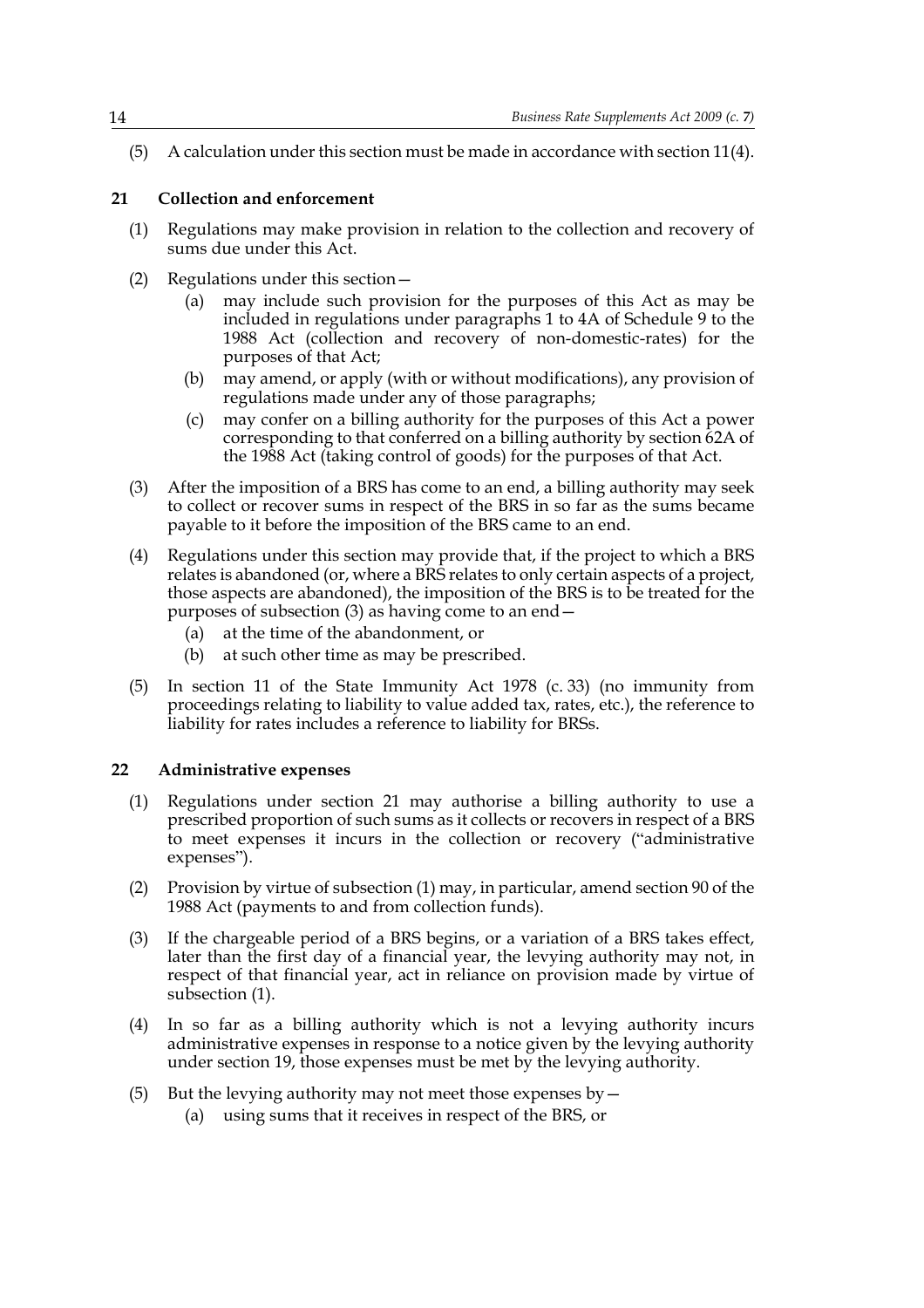- (b) directing the billing authority to retain from sums it is required to transfer to the levying authority in respect of the BRS a sum equivalent to the amount that the levying authority is required to pay.
- (6) The amount that a levying authority is required to pay under subsection (4) must not exceed such amount as may be prescribed by regulations under section 21 (or as is to be determined in accordance with such formula as may be prescribed by regulations under that section).
- (7) A reference to sums that a billing authority collects in respect of a BRS includes a reference to financial contributions made to it for the purpose of enabling the project to which the BRS relates to be carried out.

#### **23 Accounting**

Schedule 3 (accounting) has effect.

#### *Intervention by appropriate national authority*

#### **24 Power to cancel a BRS**

- (1) This section applies if the appropriate national authority thinks that a levying authority has, in relation to a BRS imposed by it, acted in a way that is materially inconsistent with information provided by it.
- (2) The information referred to in subsection (1) includes information provided—
	- (a) in the final prospectus for the BRS;
	- (b) in a document published for the purposes of section 10(2)(d) about a proposal to vary the BRS;
	- (c) in the course of consultation on the proposal for the imposition of the BRS or on a proposal to vary the BRS;
	- (d) in connection with the holding of a ballot on the imposition of the BRS or on a proposal to vary the BRS.
- (3) The appropriate national authority—
	- (a) may direct the levying authority to cancel the imposition of the BRS,
	- (b) may direct the levying authority to refund the sums received by it in respect of the BRS or, where the levying authority is not a billing authority, direct it to return to a billing authority that is a lower-tier authority in relation to it sums transferred to it by the billing authority,
	- (c) may direct a billing authority that is a lower-tier authority in relation to the levying authority to refund the sums collected by it in respect of the BRS but not transferred to the levying authority,
	- (d) may direct a functional body to transfer to the Greater London Authority sums received by the body in respect of the BRS but not used by it, and
	- (e) may take such other steps as the appropriate national authority thinks appropriate.
- (4) Where the appropriate national authority gives a direction to a billing authority which is not a levying authority, the appropriate national authority may direct the levying authority to meet the expenses incurred by the billing authority in complying with the direction.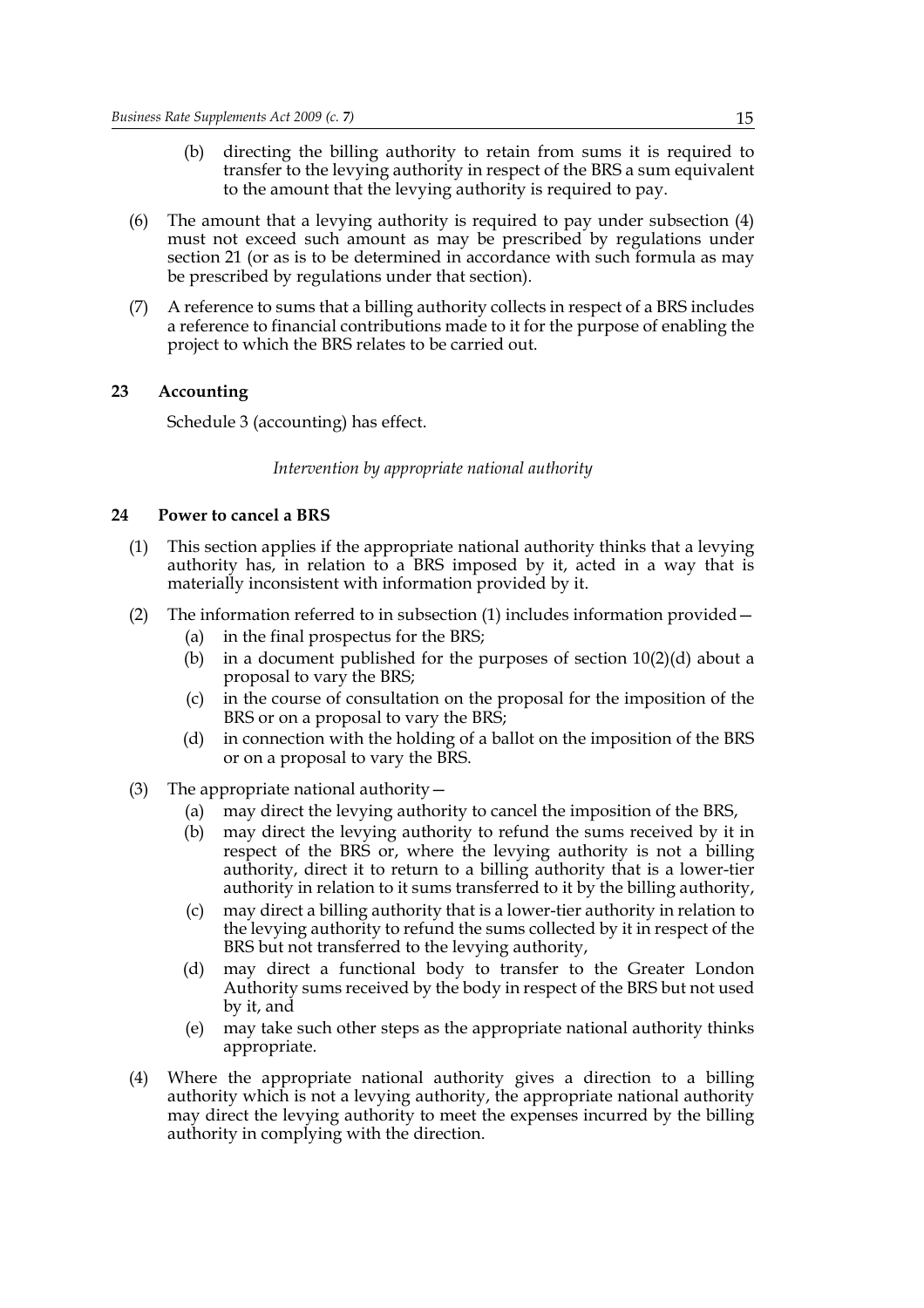- (5) The appropriate national authority may, in connection with the exercise or proposed exercise of a power under this section, require—
	- (a) the levying authority,
	- (b) a billing authority that is a lower-tier authority in relation to it, or
	- (c) a functional body,

to provide such information relating to a BRS as the appropriate national authority may specify.

- (6) A levying authority, a billing authority or a functional body must comply with a direction given to it, or a requirement imposed on it, under this section.
- (7) Section 21(3) does not apply where the imposition of a BRS comes to an end as a result of this section.

#### *Supplementary*

#### **25 Provision of information**

- (1) A levying authority may require a billing authority which is a lower-tier authority in relation to it to provide it with—
	- (a) the address and rateable value of each hereditament shown in the local non-domestic rating list maintained for the billing authority;
	- (b) the name and address of each person who, as regards a hereditament shown in the list, is subject to a non-domestic rate under section 43 or 45 of the 1988 Act;
	- (c) such other information for the purposes of this Act as the levying authority may specify.
- (2) A billing authority must comply with a requirement imposed on it under this section.
- (3) A requirement under this section—
	- (a) must be in writing, and
	- (b) must be accompanied by such fee (if any) as the billing authority may charge for complying with the requirement.
- (4) A levying authority—
	- (a) may not use information provided to it under this section except in so far as is necessary for the purposes of this Act, and
	- (b) may not disclose the information (except in accordance with an enactment, in pursuance of an order of a court or with the consent of any person to whom the information relates).

#### **26 Guidance**

- (1) In carrying out functions imposed by or by virtue of this Act, a levying authority must have regard to such guidance as the appropriate national authority may give.
- (2) Guidance given under this section may, in particular, relate to—
	- (a) the kinds of projects which may, and may not, be regarded as appropriate ones in relation to which to impose BRSs;
	- (b) the carrying out by a levying authority of an assessment for the purposes of paragraph 5 of Schedule 1;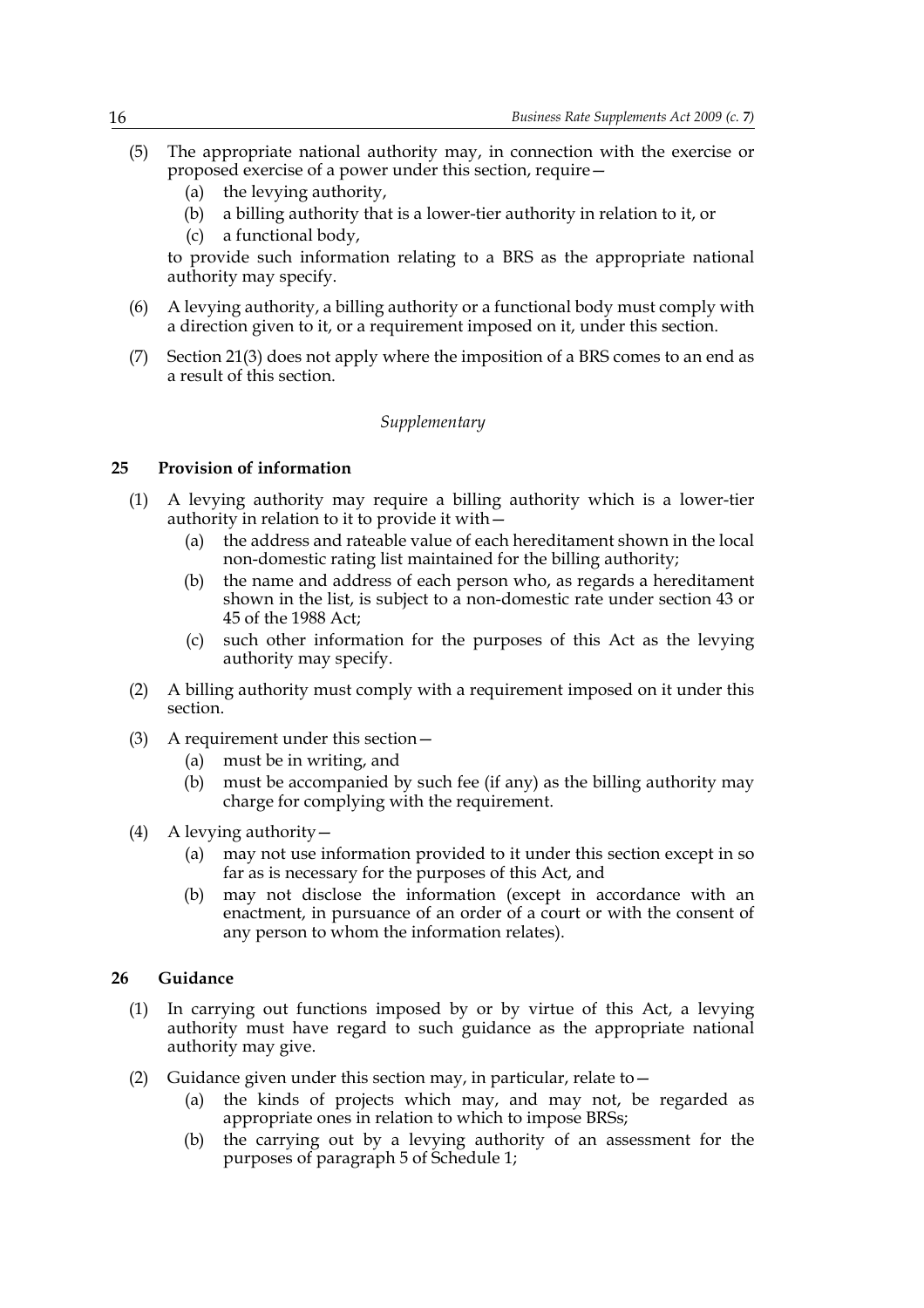- (c) the discharge of the duty imposed by section 3(1) (in particular, its discharge in a case within section 27);
- (d) expenditure which may, and may not, be regarded as an appropriate use for money raised from the imposition of a BRS;
- (e) the contents of an initial or final prospectus or a document required to be published for the purposes of section 10(2)(a) or (d) (in particular, the level of detail to provide);
- (f) the holding of a ballot on the imposition of a BRS or on a proposal to vary a BRS.

#### **27 Special introductory provision**

- (1) The chargeable period of a BRS must not begin before 1 April 2010.
- (2) A levying authority may impose a BRS for the purpose of raising money for expenditure on a project beginning before the commencement of section 1 only  $if -$ 
	- (a) the levying authority's area is in England, and
	- (b) the chargeable period of the BRS begins on or before 1 April 2012.
- (3) Any guidance given by the Secretary of State in anticipation of the passing of this Act or the commencement of a provision of this Act ("pre-commencement guidance") may be relied on—
	- (a) for the purpose of imposing a BRS in reliance on subsection (2), and
	- (b) in the case of a BRS imposed in reliance on that subsection.
- (4) Pre-commencement guidance is to be treated as given by the Secretary of State under section 26.
- (5) Anything done in anticipation of the passing of this Act or the commencement of a provision of this Act is, in so far as it is done in reliance on and in accordance with pre-commencement guidance, to be treated as done in accordance with this Act.
- (6) Sections  $3(1)(b)$ ,  $7(1)$  and  $10(7)$  do not apply to a BRS that the Greater London Authority proposes to impose, or imposes, in reliance on subsection (2) if the chargeable period of the BRS begins on or before 1 April 2011.
- (7) The Secretary of State may by regulations make other provision about—
	- (a) the exercise by the Greater London Authority of the power to impose a BRS in reliance on subsection (2);
	- (b) the operation of this Act in relation to a BRS imposed by the Authority in reliance on that subsection.
- (8) The regulations may, in particular—
	- (a) confer or impose a function (which may include the exercise of a discretion) on the Greater London Authority, a lower-tier authority in relation to it or a functional body;
	- (b) disapply a provision of this Act;
	- (c) apply a provision of this Act with modifications.

#### **28 Power to make consequential provision**

(1) The Secretary of State may by regulations make supplementary, incidental or consequential provision—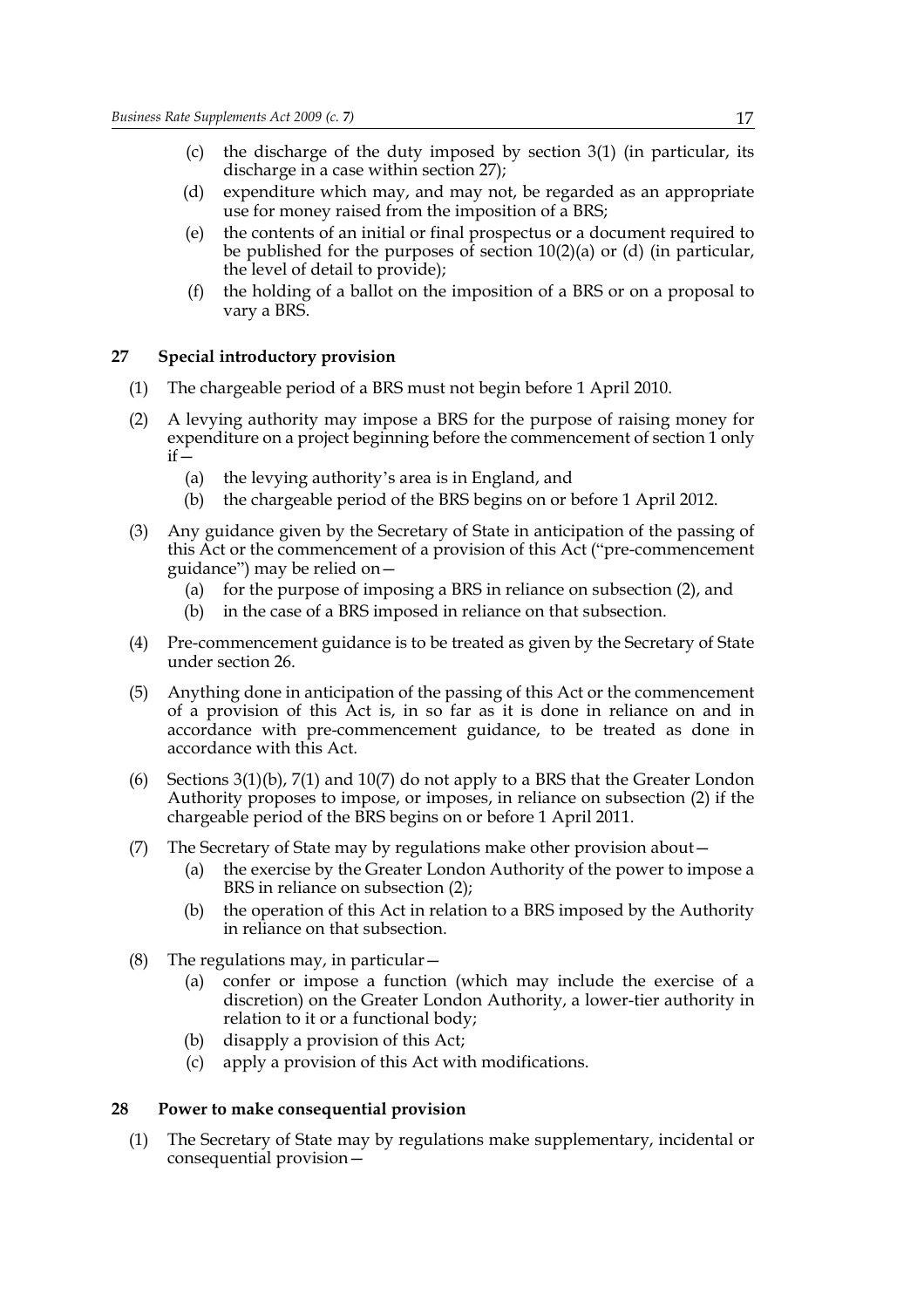- (a) for the general purposes, or any particular purpose, of this Act, or
- (b) in consequence of, or for giving full effect to, a provision made by or under this Act.
- (2) Regulations under this section may, in particular—
	- (a) amend or repeal, or apply with modifications, a provision of an Act (including this Act and any Act passed before, or in the same Session as, this Act);
	- (b) amend or revoke, or apply with modifications, a provision of subordinate legislation made before the passing of this Act.
- (3) The power conferred by this section is also exercisable by the Welsh Ministers in so far as it is exercisable in relation to matters with respect to which functions are exercisable by the Welsh Ministers.
- (4) The amendments or modifications that may be made by virtue of subsection (2) are in addition to those made by or by virtue of any other provision of this Act.
- (5) "Subordinate legislation" has the same meaning as in the Interpretation Act 1978 (c. 30).

#### **29 Regulations, etc.**

- (1) The power to make regulations under this Act is (subject to section 28) exercisable by the appropriate national authority.
- (2) Regulations and any commencement order under this Act must be made by statutory instrument.
- (3) Regulations and any commencement order under this Act—
	- (a) may make provision which applies generally or only for specified cases or which applies subject to specified exceptions;
	- (b) may make different provision for different cases or different areas;
	- (c) may make incidental, supplementary, consequential, transitional, transitory or saving provision.
- (4) A statutory instrument containing (whether alone or with other provision) regulations mentioned in subsection (5) may not be made unless—
	- (a) in the case of regulations made by the Secretary of State, a draft of the instrument has been laid before, and approved by a resolution of, each House of Parliament;
	- (b) in the case of regulations made by the Welsh Ministers, a draft of the instrument has been laid before, and approved by a resolution of, the National Assembly for Wales.
- (5) The regulations are—
	- (a) regulations under section 3(4) (power to vary etc. matters for which money raised from the imposition of a BRS may not be used);
	- (b) regulations under section 5(5) (power to vary etc. descriptions of information for inclusion in an initial or final prospectus);
	- (c) regulations under section 15(4) (power to vary etc. conditions to be met in relation to rules for the application of a BRS relief);
	- (d) regulations under section 21 which include provision within section  $22(2)$  (power to amend section 90 of the 1988 Act);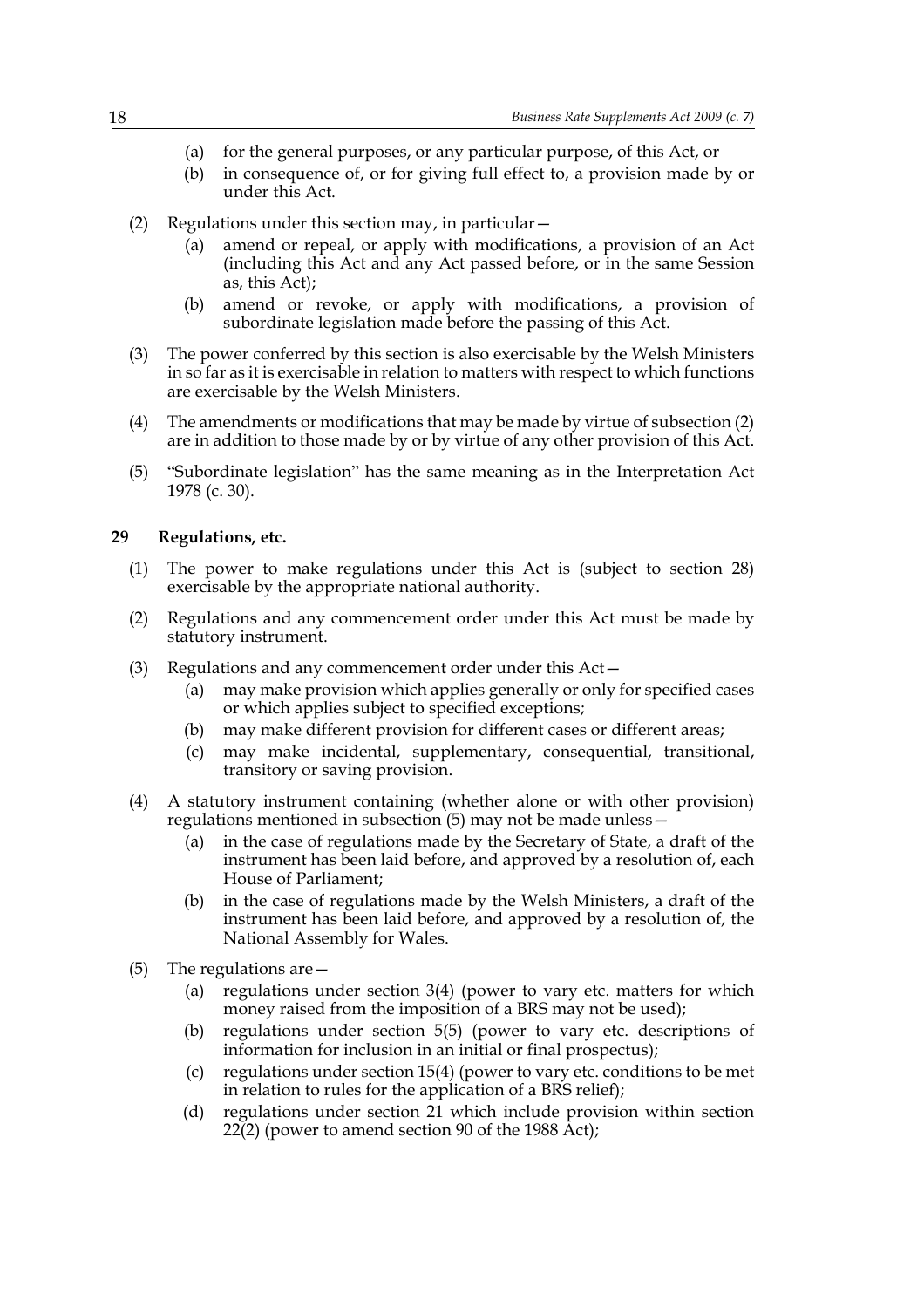- (e) regulations under subsection (7) of section 27 which include provision within subsection  $(8)(b)$  or  $(c)$  of that section (special introductory provision);
- (f) regulations under section 28 which include provision within subsection (2)(a) of that section (power to make consequential amendments etc. to primary legislation);
- (g) regulations under paragraph 4(5), 5, 6 or 8 of Schedule 2 (BRS-BID arrangements: liability, ballots, disclosure of information);
- (h) regulations under paragraph 10 of that Schedule which include provision within sub-paragraph (1)(f) or (g) of that paragraph (BRS-BID arrangements: alteration etc. of arrangements, ballots).
- (6) A statutory instrument containing regulations under this Act, other than regulations mentioned in subsection (5), is subject to annulment in pursuance  $of$ 
	- (a) in the case of regulations made by the Secretary of State, a resolution of either House of Parliament;
	- (b) in the case of regulations made by the Welsh Ministers, a resolution of the National Assembly for Wales.
- (7) "Commencement order" means an order under section 32(2).

#### *General*

#### **30 Interpretation**

- (1) In this Act, the "appropriate national authority" means—
	- (a) in relation to a levying authority whose area is in England or in relation to hereditaments in England, the Secretary of State;
	- (b) in relation to a levying authority whose area is in Wales or in relation to hereditaments in Wales, the Welsh Ministers.
- (2) For the purposes of this Act, an expression in the first column of the Table is defined or otherwise explained by the provision of this Act, or of the 1988 Act, the 1999 Act or the 2003 Act, specified in the second column.

| Expression        | Provision                      |
|-------------------|--------------------------------|
| <b>BID</b> levy   | Section 41(2) of the 2003 Act  |
| Billing authority | Section 144(2) of the 1988 Act |
| <b>BRS</b>        | Section $1(1)$                 |
| Chargeable amount | Section 13                     |
| Chargeable day    | Section 11(5)                  |
| Chargeable period | Section 11(6)                  |
| Final prospectus  | Section 4                      |
| Financial year    | Section 145(3) of the 1988 Act |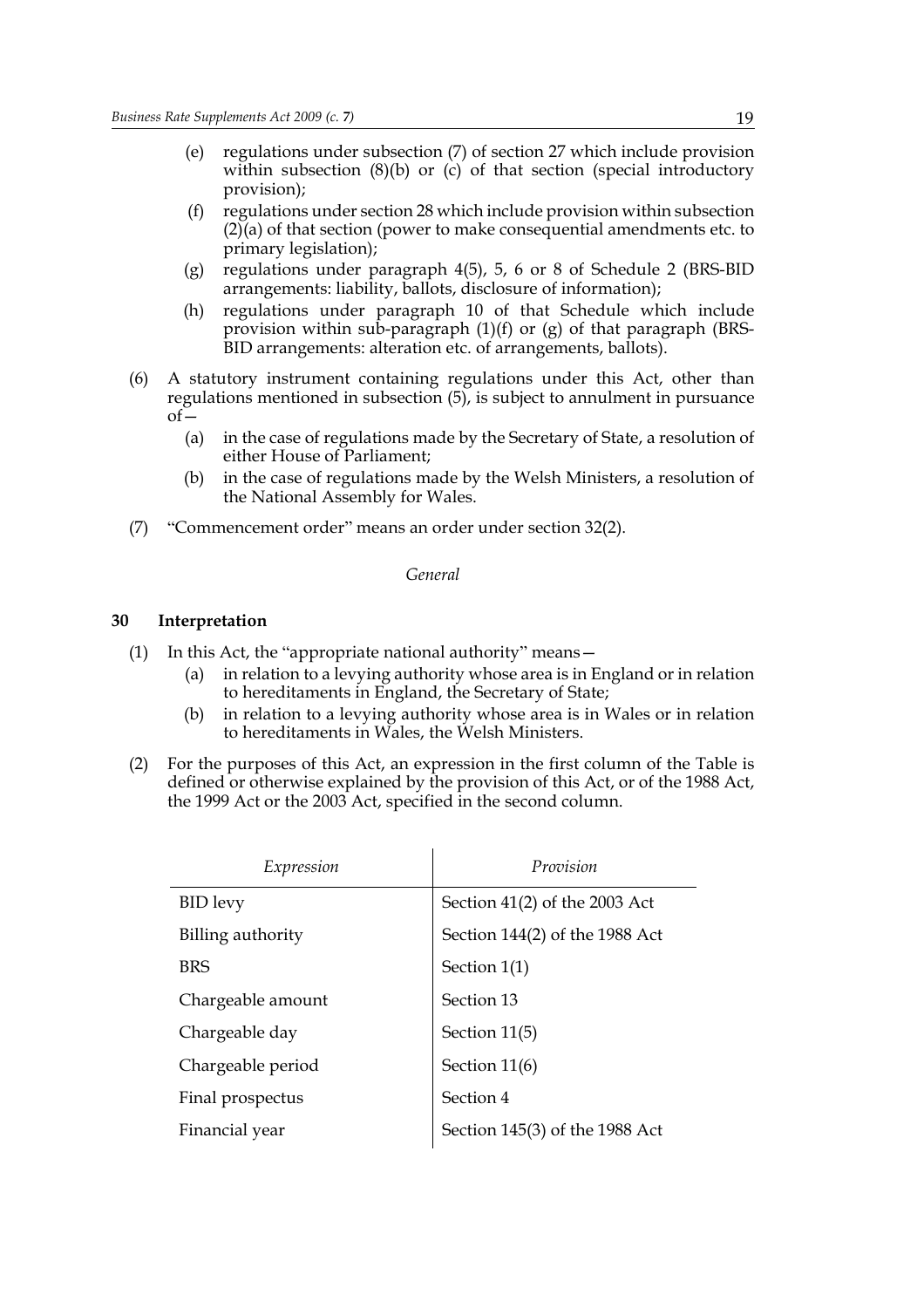| Expression                                                   | Provision                       |
|--------------------------------------------------------------|---------------------------------|
| Financial year, imposition of<br>BRS for                     | Section 11(8)                   |
| Functional body                                              | Section 424 of the 1999 Act     |
| Hereditament                                                 | Section 64 of the 1988 Act      |
| Initial prospectus                                           | Section 4                       |
| Levying authority                                            | Section $2(1)$                  |
| Local non-domestic rating list                               | Section $41(1)$ of the 1988 Act |
| Lower-tier authority                                         | Section 3(8)                    |
| Rateable value                                               | Section 12(9)                   |
| Section 45 ratepayer                                         | Section 11(3)                   |
| Sums collected by a billing<br>authority in respect of a BRS | Section 22(7)                   |
| Sums received by a functional<br>body in respect of a BRS    | Section 3(10)                   |
| Sums received by a levying<br>authority in respect of a BRS  | Section $3(6)$                  |
| The 1988 Act                                                 | Section $1(4)$                  |

(3) In subsection  $(2)$  –

"the 1999 Act" means the Greater London Authority Act 1999 (c. 29), and "the 2003 Act" means the Local Government Act 2003 (c. 26).

#### **31 Crown application**

This Act binds the Crown.

#### **32 Commencement, extent and short title**

- (1) Sections 28 to 31 and this section come into force on the day on which this Act is passed.
- (2) The remaining provisions of this Act come into force in accordance with such provision as the appropriate national authority may make by order.
- (3) This Act extends to England and Wales only.
- (4) This Act may be cited as the Business Rate Supplements Act 2009.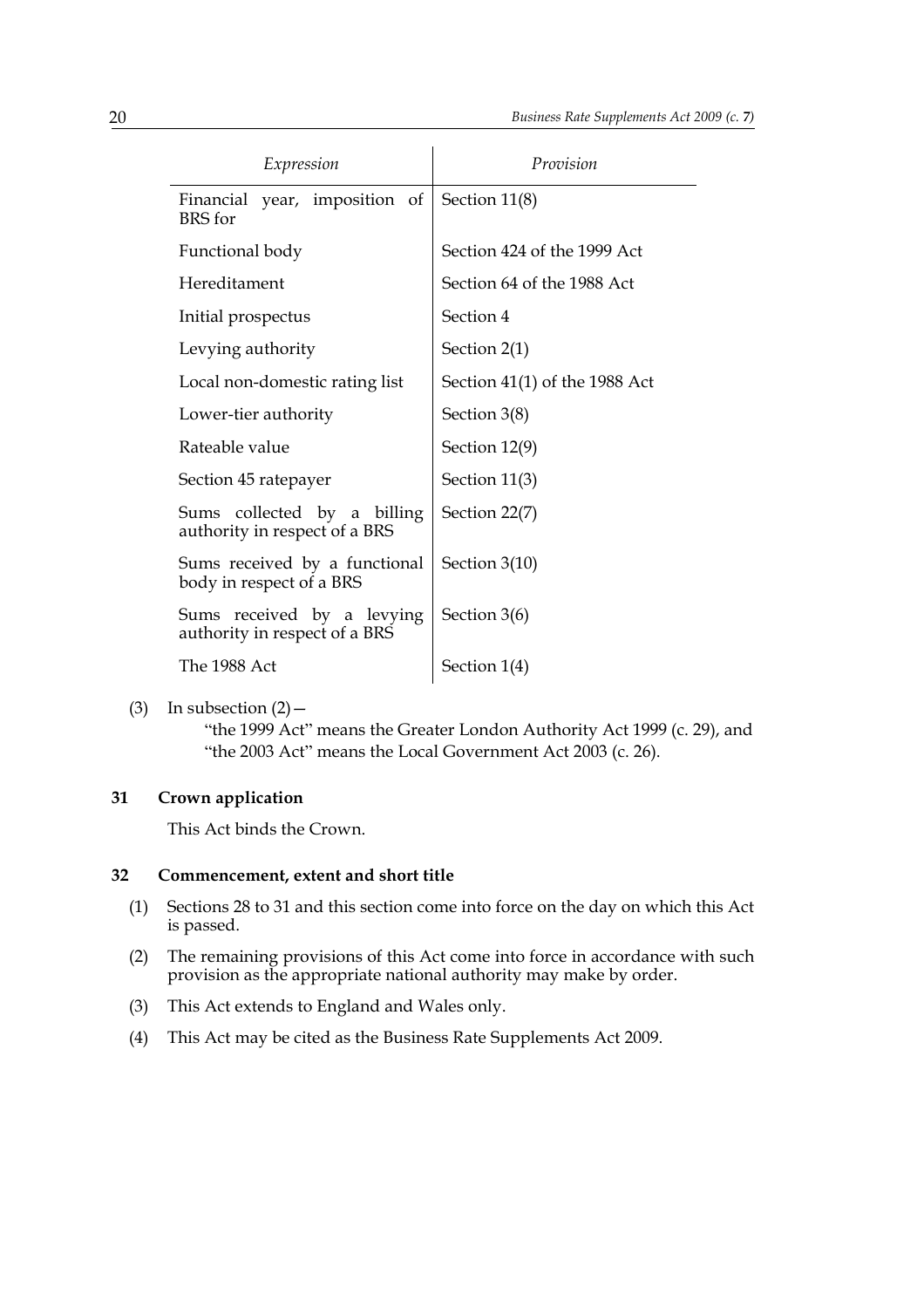## SCHEDULES

#### SCHEDULE 1 Section 5

#### INFORMATION TO BE INCLUDED IN A PROSPECTUS FOR A BRS

#### *The project*

- 1 A description of the work to be undertaken in carrying out the project to which the BRS relates.
- 2 A description of any work already undertaken in carrying out the project.
- 3 A description of any work undertaken by or on behalf of the levying authority to assess the feasibility of the project, and an explanation of the conclusions that the authority draws from that work.
- 4 The authority's estimate of the total cost of the project.
- 5 The authority's assessment of—
	- (a) the likely impact of the imposition of the BRS on businesses in the authority's area;
	- (b) the likely benefits of the project for its area (including in terms of economic development);
	- (c) the relationship between the information given under paragraph (a) and the information given under paragraph (b).
- 6 If planning permission or any other consent is required for an aspect of the project, information about—
	- (a) whether the consent has been given, and
	- (b) if it has, when it was given and how a copy of it (and of the application for it) can be obtained.
- 7 A description of the expenditure for which the sums the authority receives in respect of the BRS are going to be used (and, if they are going to be used for only certain aspects of a project, a description of those aspects), and the authority's assessment of the impact of that expenditure on the project.
- 8 If some or all of the sums the authority receives in respect of the BRS are going to be used to make payments in respect of money loaned for the purpose of providing funding for the project, information about—
	- (a) the amount of money loaned,
	- (b) the period for which it is loaned,
	- (c) the other principal terms on which it is loaned (in particular, the rates of interest),
	- (d) the consequences of making payments in respect of the loan earlier than they are required to be made, and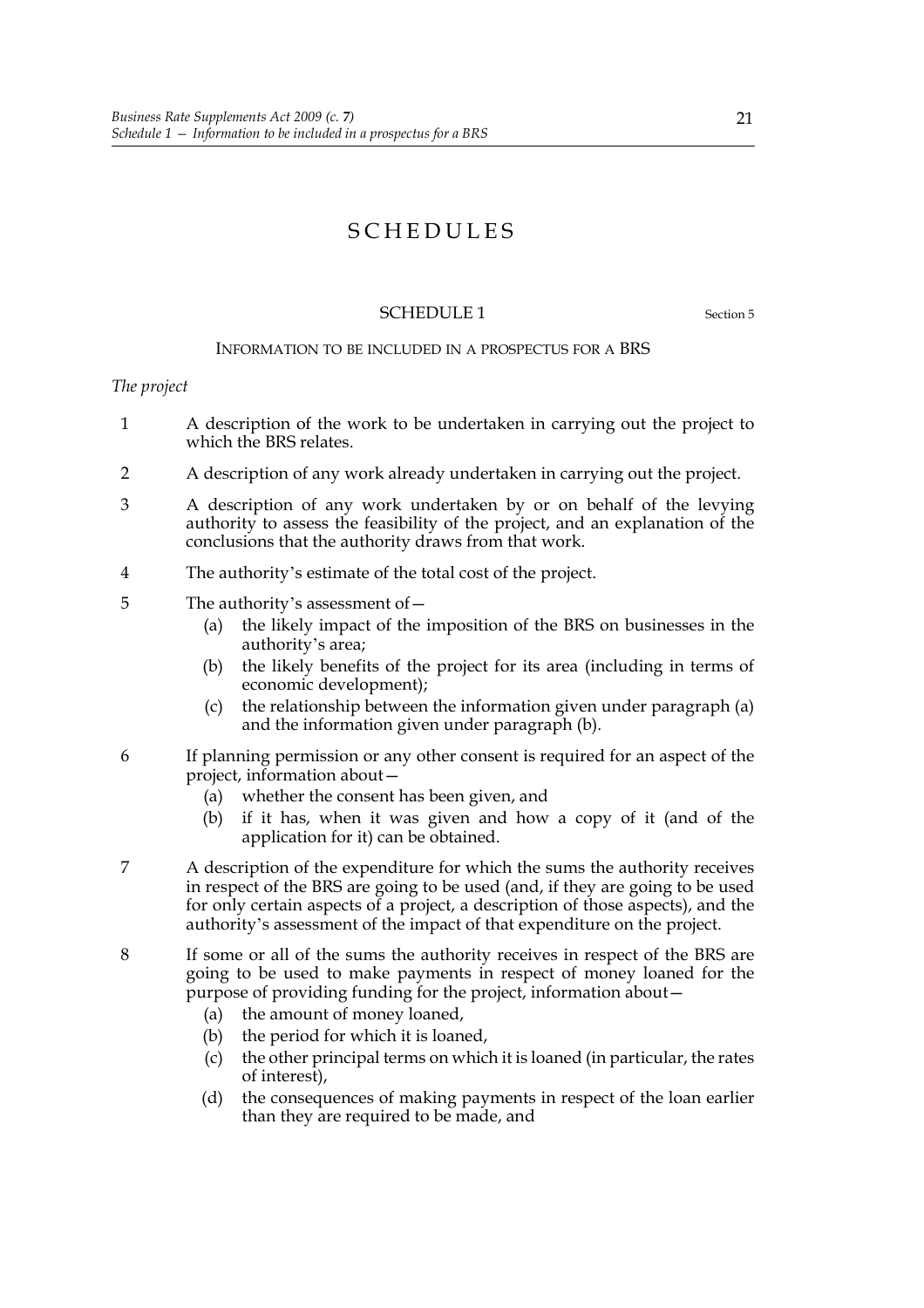- (e) the arrangements that the authority would make if it thought that it was necessary for the amount of money loaned to be increased or the period for which it is loaned to be extended.
- 9 An explanation of any arrangements that are going to be made under section 3(5), including in particular—
	- (a) a statement as to which functional body or bodies the arrangements are going to involve, and
	- (b) a description of the expenditure for which sums that the functional body receives in respect of the BRS are going to be used.
- 10 An explanation of how the authority expects to discharge the duty under section 3(1) by reference to the expenditure described for the purposes of paragraphs 7 to 9.
- 11 The authority's policy for providing those liable to pay chargeable amounts with information about expenditure incurred and work undertaken on the project (including, in particular, an explanation of how and when such information is to be provided).

#### *The amount of the BRS*

- 12 The amount the authority expects to raise from the imposition of the BRS (and, where the BRS is to be imposed for more than one financial year, the amount the authority expects to raise for each financial year).
- 13 The amount of the multiplier for each financial year for which the BRS is to be imposed.

#### *Liability to the BRS*

- 14 The authority's policy on whether section 45 ratepayers are to be liable to the BRS.
- 15 The date on which the chargeable period is to begin, and its duration.
- 16 An explanation of the rules for the application of the reliefs (if any) to be applied in relation to the BRS under section 15.
- 17 An explanation of the rules for cases within section 16(1) (interaction with BID levy and BRS-BID levy).
- 18 An explanation of the arrangements for the collection of sums due in respect of the BRS (in particular, as to timing and how the arrangements compare with those for the collection of non-domestic rates).

*Ballot on the imposition of the BRS*

- 19 In an initial prospectus—
	- (a) a statement as to whether there is to be a ballot on the imposition of the BRS;
	- (b) if there is to be a ballot, a statement as to whether there is to be one by virtue of paragraph (a) or (b) of section 7(1);
	- (c) if there is to be a ballot by virtue of paragraph (b) of section  $7(1)$ , an explanation of why the authority thinks that there should be one;
	- (d) if there is not to be a ballot, an explanation of why the authority thinks that there should not be one.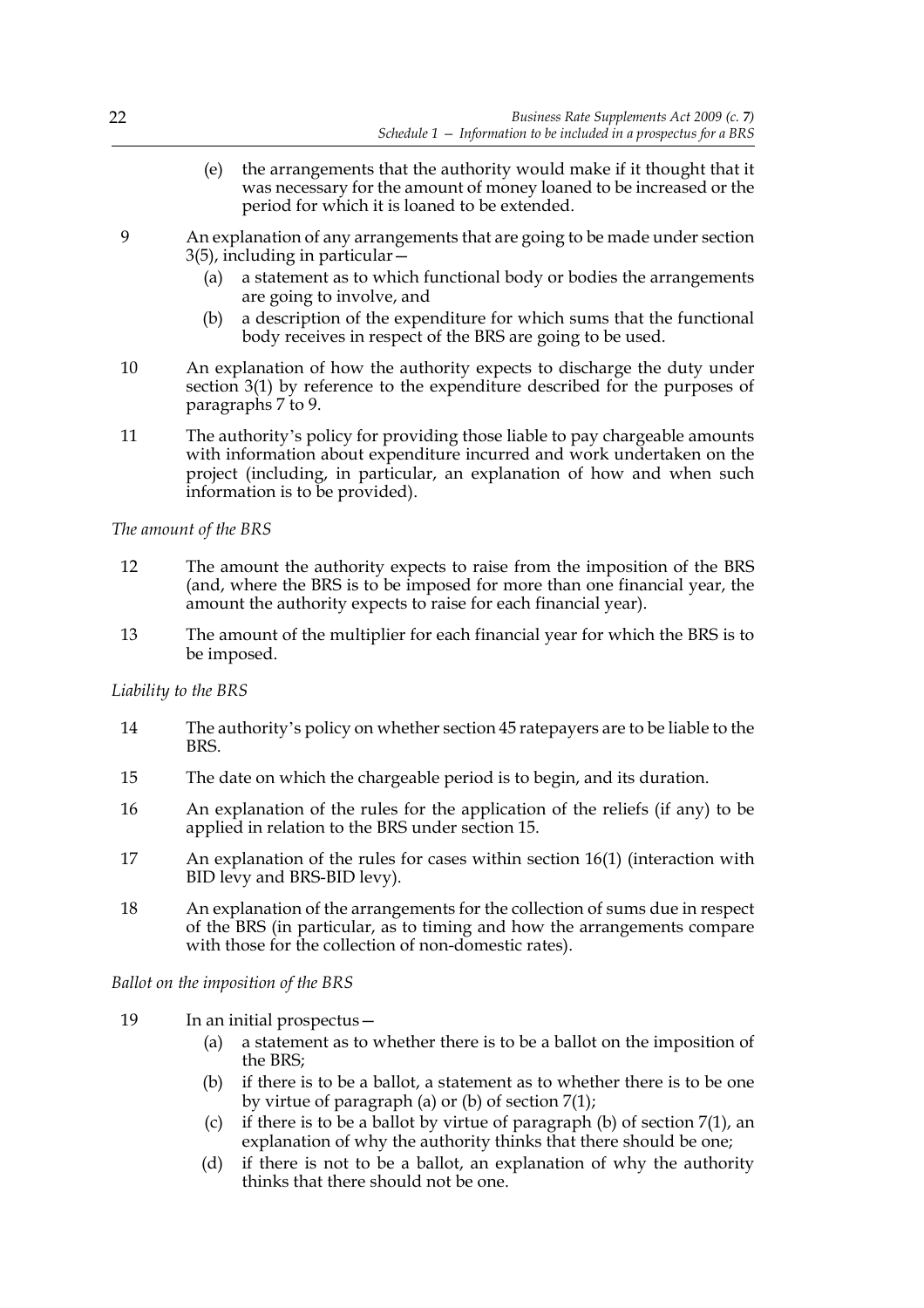- 20 In a final prospectus—
	- (a) a statement as to whether there was a ballot on the imposition of the BRS;
	- (b) if there was a ballot, a statement as to whether there was one by virtue of paragraph (a) or (b) of section 7(1);
	- (c) if there was a ballot by virtue of paragraph (b) of section 7(1), an explanation of why the authority thought that there should be one;
	- (d) if there was not a ballot, an explanation of why the authority thought that there should not be one.

*Variations and contingencies*

- 21 The authority's policy for deciding whether and to what extent—
	- (a) to vary the amount of the multiplier;
	- (b) to vary the length of the chargeable period;
	- (c) to make other variations to the BRS.
- 22 The authority's policy for publicising such variations before they take effect.
- 23 The authority's policy for a case where it thinks that the project is likely to—
	- (a) cost more than the authority was expecting;
	- (b) take more time to complete than the authority was expecting;
	- (c) cost less than the authority was expecting;
	- (d) take less time to complete than the authority was expecting.

#### SCHEDULE 2 Section 16

#### BRS-BID ARRANGEMENTS

#### *Preliminary*

- 1 (1) This Schedule applies in the following four cases.
	- (2) The first case is where—
		- (a) a levying authority whose area is in England imposes a BRS, and
		- (b) at the time of the imposition, all or part of the authority's area is comprised in a business improvement district.
	- (3) The second case is where—
		- (a) a levying authority whose area is in England may impose a BRS (the conditions in section 4 having been satisfied), and
		- (b) all or part of the authority's area is comprised in a business improvement district.
	- (4) The third case is where—
		- (a) a billing authority whose area is in England makes BID arrangements, and
		- (b) the business improvement district in respect of which the arrangements are made comprises all or part of an area in which a BRS has been imposed (and the imposition has not come to an end).
	- (5) The fourth case is where—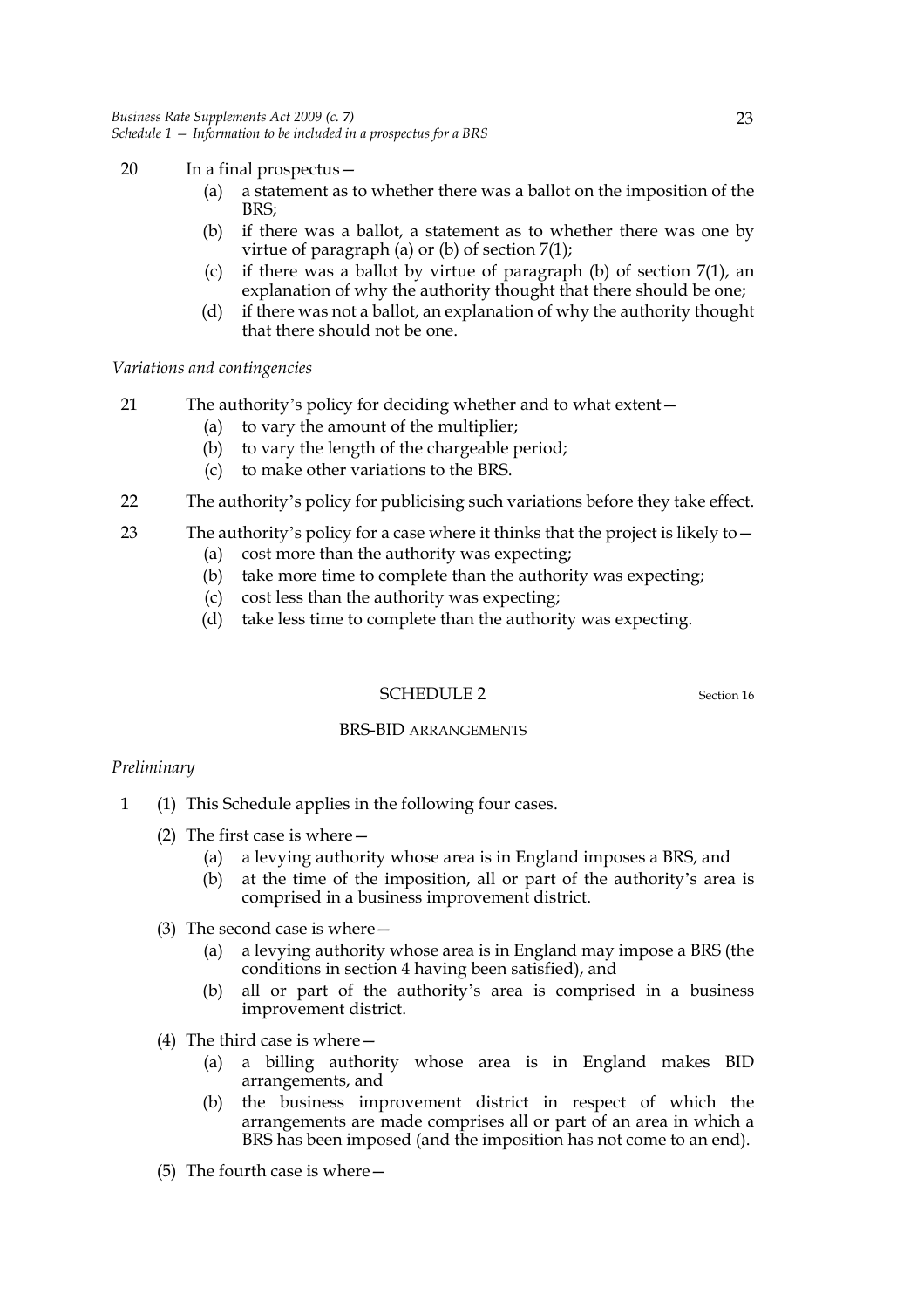- (a) a billing authority whose area is in England makes BID arrangements, and
- (b) the business improvement district in respect of which the arrangements are made comprises all or part of an area in which a BRS may be imposed (the conditions in section 4 having been satisfied).

*Arrangements*

- 2 (1) The billing authority may make arrangements under this Schedule ("BRS-BID arrangements") in respect of the business improvement district.
	- (2) For that purpose, it does not matter whether the BID arrangements in respect of the district are yet in force.
	- (3) The purpose of BRS-BID arrangements is to enable—
		- (a) the projects specified in the arrangements to be carried out for the benefit of the district or those who live, work or carry on an activity in the district, and
		- (b) those projects to be financed (in whole or in part) by a levy ("BRS-BID levy") imposed on persons who have a relevant property interest.
	- (4) A project specified in BRS-BID arrangements need not be a project that is specified in the BID arrangements.
	- (5) Where a project specified in BRS-BID arrangements is a project that is specified in the BID arrangements, the ways in which the project may be financed by BRS-BID levy include offsetting the amount of a liability for BRS-BID levy against the amount of a liability for BID levy.
	- (6) A person has a relevant property interest if the person has an interest of a prescribed description in a hereditament that is—
		- (a) situated in the district, and
		- (b) shown in the local non-domestic rating list maintained for the billing authority.
	- (7) "Prescribed" means prescribed by regulations; but the regulations may prescribe only freehold, leasehold or commonhold interests.

#### *BRS-BID levy*

- 3 (1) BRS-BID levy may be imposed only for periods falling within—
	- (a) the chargeable period of the BRS, and
	- (b) the period in which the BID arrangements are in force.
	- (2) The length of a period for which BRS-BID levy is imposed, and the day on which it begins, are to be such as may be specified in the BRS-BID arrangements.
	- (3) The amount of BRS-BID levy for such period—
		- (a) is to be calculated in such manner as may be provided in the BRS-BID arrangements, and
		- (b) may be different for different cases.
	- (4) Regulations may make provision as to the manner in which the amount of BRS-BID levy is to be calculated; and sub-paragraph (3)(a) accordingly has effect subject to such provision.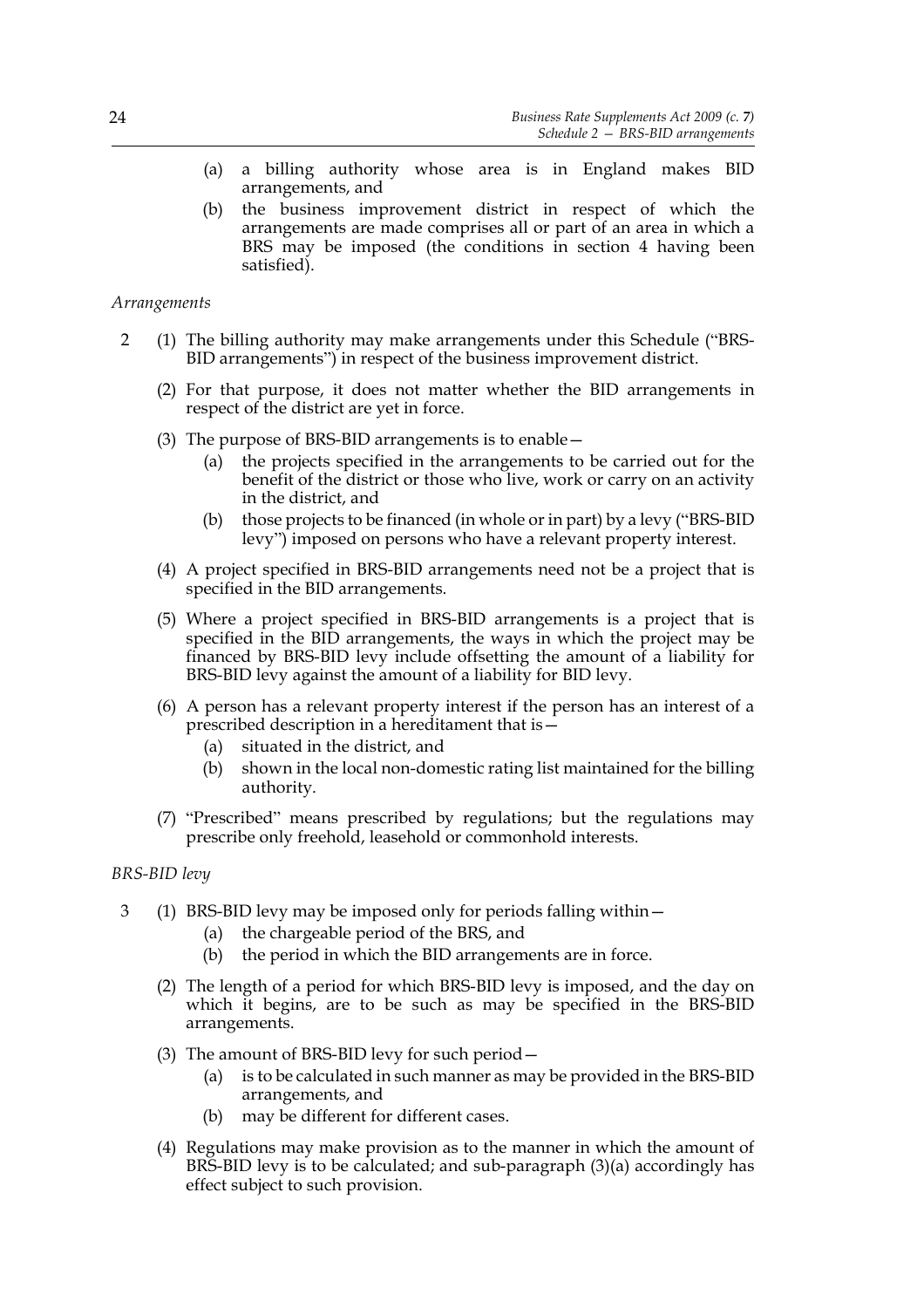*Liability for BRS-BID levy*

- 4 (1) BRS-BID arrangements must specify the description of persons who are to be liable for BRS-BID levy for the period for which the levy is imposed.
	- (2) A person is to be liable for BRS-BID levy for that period if the person comes within that description at any time within that period.
	- (3) Amounts paid to the authority by way of BRS-BID levy must be credited to the revenue account kept by the authority under section 47(1) of the 2003 Act for the purposes of the BID arrangements.
	- (4) Regulations may provide that a person who would, but for this subparagraph, be liable to pay each of the BRS, BID levy and BRS-BID levy in respect of the same hereditament is instead to be liable to pay only—
		- (a) the BRS, and
		- (b) either BID levy or BRS-BID levy.
	- (5) Regulations may make provision for securing that a tenant of a hereditament is not required by reference to the tenancy to make payments the effect of which would be to reimburse the landlord to any extent for amounts payable by the landlord by way of BRS-BID levy.

#### *Approval in ballot*

- 5 (1) BRS-BID arrangements are not to come into force unless proposals for the arrangements ("BRS-BID proposals") are approved by a ballot of those who are to be liable for the proposed BRS-BID levy.
	- (2) BRS-BID proposals are not to be regarded as approved by a ballot held for the purposes of sub-paragraph (1) unless the following two conditions are satisfied.
	- (3) The first condition is that a majority of persons voting in the ballot have voted in favour of the proposals.
	- (4) The second condition is that A exceeds B.
	- (5) "A" is such amount as is calculated by reference to rateable value in the manner prescribed in regulations and is attributable to persons who voted in favour of the proposals.
	- (6) "B" is such amount as is calculated by reference to rateable value in the manner prescribed in regulations and is attributable to persons who voted against the proposals.
	- (7) Regulations making provision for the purposes of sub-paragraphs (5) and (6) may, in particular, provide for the amounts in question to be calculated by aggregating the rateable values of each hereditament in respect of which a person voted in the ballot.
	- (8) Sub-paragraphs (1) and (2) are subject to provision made in regulations under paragraph 10(1)(g).

#### *Combination with ballot on BID proposals, etc.*

6 (1) Regulations under paragraph  $10(1)(g)$  may, in particular, provide for a ballot on BRS-BID proposals—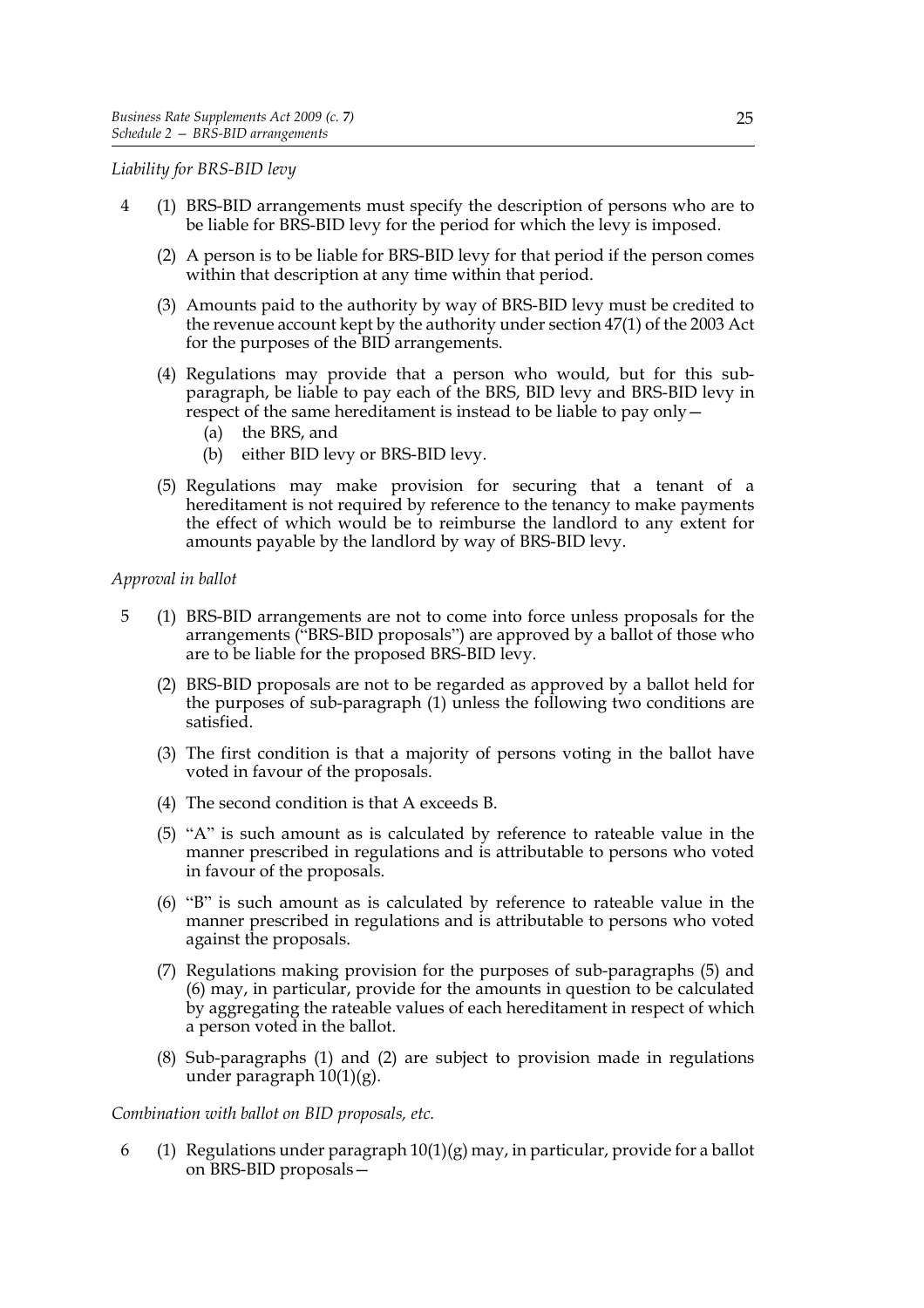- (a) to be combined with a BID ballot;
- (b) to be held at the same time as (but not to be combined with) a BID ballot;
- (c) to be held within such period from the date of a BID ballot as the regulations may prescribe.
- (2) Regulations making provision for a case within sub-paragraph  $(1)(a)$  may provide for one or other of the following—
	- (a) for the BRS-BID proposals to be regarded as approved if conditions prescribed by the regulations are satisfied in relation to them;
	- (b) for the proposals to be regarded as approved only if conditions so prescribed are satisfied in relation to them and conditions so prescribed are satisfied in relation to the matter on which the BID ballot is held.
- (3) Provision by virtue of sub-paragraph (2) may authorise the person entitled to draw up the BRS-BID proposals to decide which of paragraphs (a) and (b) of that sub-paragraph is to provide the basis for the assessment of whether the proposals may be regarded as approved.
- (4) A condition prescribed for the purposes of sub-paragraph (2) may, in particular, involve weighting a person's vote by reference to the extent of the person's liability to BID levy or BRS-BID levy.
- (5) A "BID ballot" is a ballot held for the purposes of section 49 or 54 of the 2003 Act in relation to the BID.
- (6) Nothing in this paragraph is to be taken as limiting the power conferred by paragraph  $10(1)(g)$ .

#### *Veto*

- 7 (1) This paragraph applies where BRS-BID proposals are approved by a ballot held for the purposes of paragraph 5(1).
	- (2) The billing authority may, in such circumstances as regulations may prescribe, veto the proposals within such period from the date of the ballot as the regulations prescribe.
	- (3) In deciding whether to exercise the veto, the billing authority must have regard to such matters as the regulations prescribe.

#### *Information*

- 8 (1) Regulations may authorise the disclosure of information to a billing authority so as to enable it to identify persons who, as regards a hereditament of the description given in paragraph 2(6), have an interest of a description prescribed for the purposes of that paragraph.
	- (2) Regulations may for the purposes of this Schedule confer on a billing authority such power as an acquiring authority has under section 5A of the Acquisition of Land Act 1981 (c. 67) (power to require information); and for that purpose the regulations may apply (with or without modifications)  $-$ 
		- (a) that section;
		- (b) section 5B of that Act (offence);
		- (c) paragraphs 5A to 5E of Schedule 9 to the 1988 Act (civil penalty);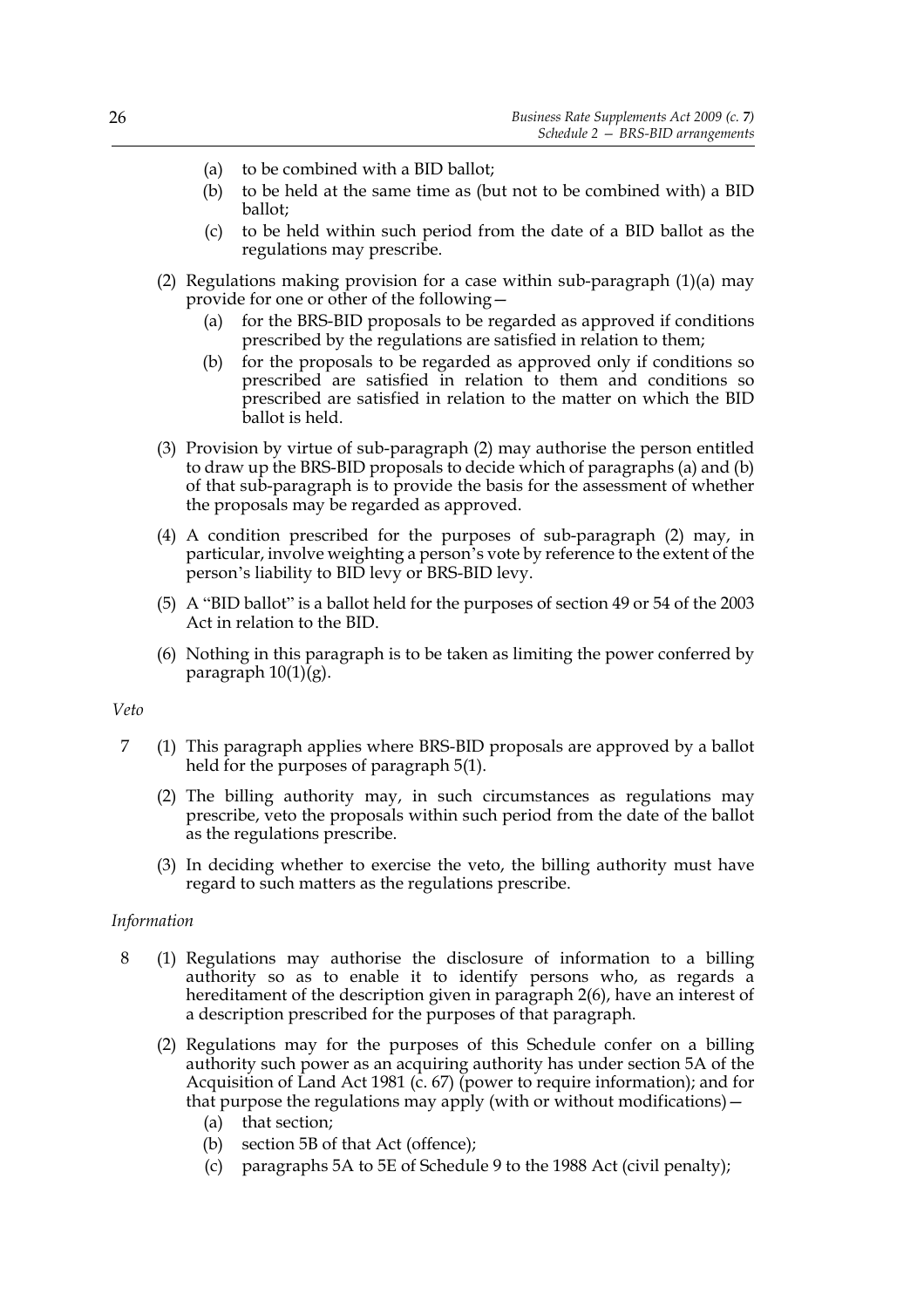- (d) provision made by virtue of paragraph 5F of that Schedule.
- (3) Provision by virtue of sub-paragraph (2) may not modify a provision so as to impose a penalty greater than that imposed by the provision being modified.
- (4) A billing authority—
	- (a) may not use information provided to it by virtue of this paragraph except in so far as is necessary for the purposes of this Schedule, and
	- (b) may not disclose the information (except in accordance with an enactment, in pursuance of an order of a court or with the consent of any person to whom the information relates).

*Application of Part 4 of the Local Government Act 2003*

- 9 (1) The following provisions of the 2003 Act apply to BRS-BID arrangements, BRS-BID levy and BRS-BID proposals as they apply to BID arrangements, BID levy and BID proposals—
	- (a) section 43 (additional contributions and action);
	- (b) section 44 (duty to comply with arrangements);
	- (c) section  $46(3)$  and  $(4)$  (liability);
	- (d) section  $51(4)$  to (6) (veto);
	- (e) section 52(1) (appeal against veto);
	- (f) section 53 (commencement);
	- (g) section  $54(1)$  to (3) (duration).
	- (2) For the purposes of sub-paragraph  $(1)$  -
		- (a) a reference to a chargeable period in relation to BID levy is to be read as a reference to a period for which BRS-BID levy is to be imposed;
		- (b) a reference to a ballot for the purposes of section 49 of the 2003 Act is to be read as a reference to a ballot for the purposes of paragraph 5;
		- (c) a reference to the two conditions in section 50 of the 2003 Act is to be read as a reference to the two conditions in paragraph 5;
		- (d) a reference to a veto under section 51 of the 2003 Act is to be read as a reference to a veto under paragraph 7;
		- (e) a reference to an appeal under section 52 of the 2003 Act is to be read as a reference to an appeal by virtue of sub-paragraph  $(1)(e)$ ;
		- (f) a reference to non-domestic ratepayers liable to a proposed BID levy is to be read as a reference to persons liable to a proposed BRS-BID levy.
	- (3) Section 47(3) of the 2003 Act (revenue account) applies as if after "BID arrangements" there were inserted "or BRS-BID arrangements".

#### *Regulations*

- 10 (1) Regulations may make such provision for the purposes of this Schedule as may be made in regulations under any of the following provisions of the 2003 Act—
	- (a) section 42 (joint arrangements);
	- (b) section 47 (revenue account);
	- (c) section 48 (administration);
	- (d) section 49 (proposals);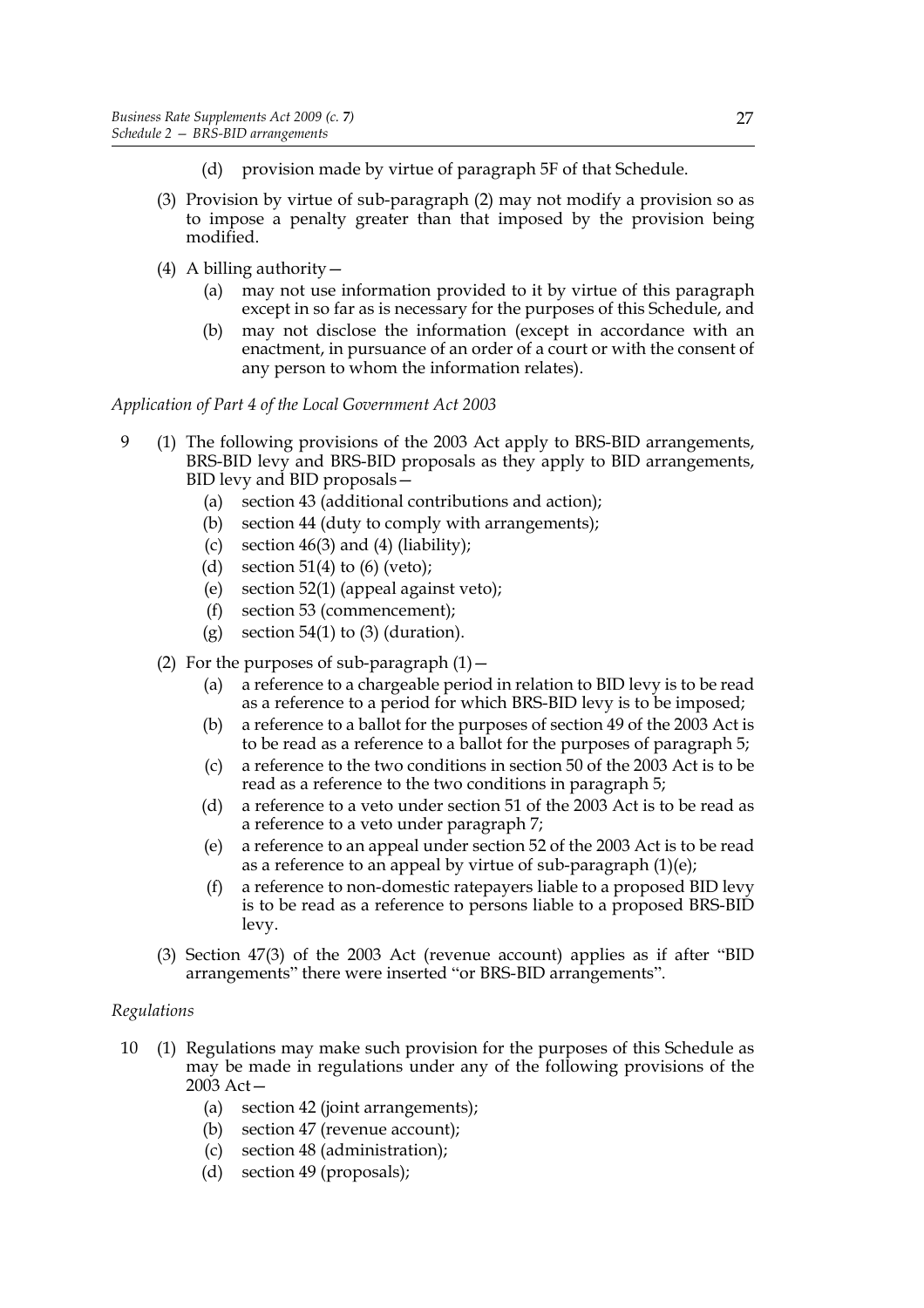- (e) section 52 (appeal against veto);
- (f) section 54 (duration);
- (g) section 55 (ballots).
- (2) Regulations under this paragraph may amend, or apply (with or without modifications), a provision of regulations made under—
	- (a) the relevant provision of the 2003 Act referred to in sub-paragraph  $(1)$ ;
	- (b) section 56 of that Act (further provision).

#### *Interpretation*

11 In this Schedule -

- "the 2003 Act" means the Local Government Act 2003 (c. 26);
- "business improvement district", "BID arrangements" and "BID proposals" each have the meaning given in Part 4 of the 2003 Act.

#### SCHEDULE 3 Section 23

#### **ACCOUNTING**

#### *Revenue accounts*

- 1 (1) A levying authority that imposes a BRS—
	- (a) must, in accordance with proper practices, keep a revenue account that is solely for that BRS, and
	- (b) must secure that such sums as the authority receives in respect of the BRS are credited to that account.
	- (2) A functional body with whom the Greater London Authority makes arrangements under section 3(5)—
		- (a) must, in accordance with proper practices, keep a revenue account that is solely for the BRS to which the arrangements relate, and
		- (b) must secure that such sums as the body receives in respect of the BRS are credited to that account.
	- (3) In a case where two or more levying authorities are acting jointly by virtue of section 2, each authority must comply separately with the duties imposed by sub-paragraph (1).

#### *Collection funds*

- 2 (1) Regulations may make provision—
	- (a) for sums collected in respect of a BRS by a billing authority which is a levying authority to be transferred from its collection fund to its revenue account for the BRS;
	- (b) for sums collected in respect of a BRS by a billing authority which is not a levying authority to be transferred from the billing authority's collection fund to the levying authority's revenue account for the BRS.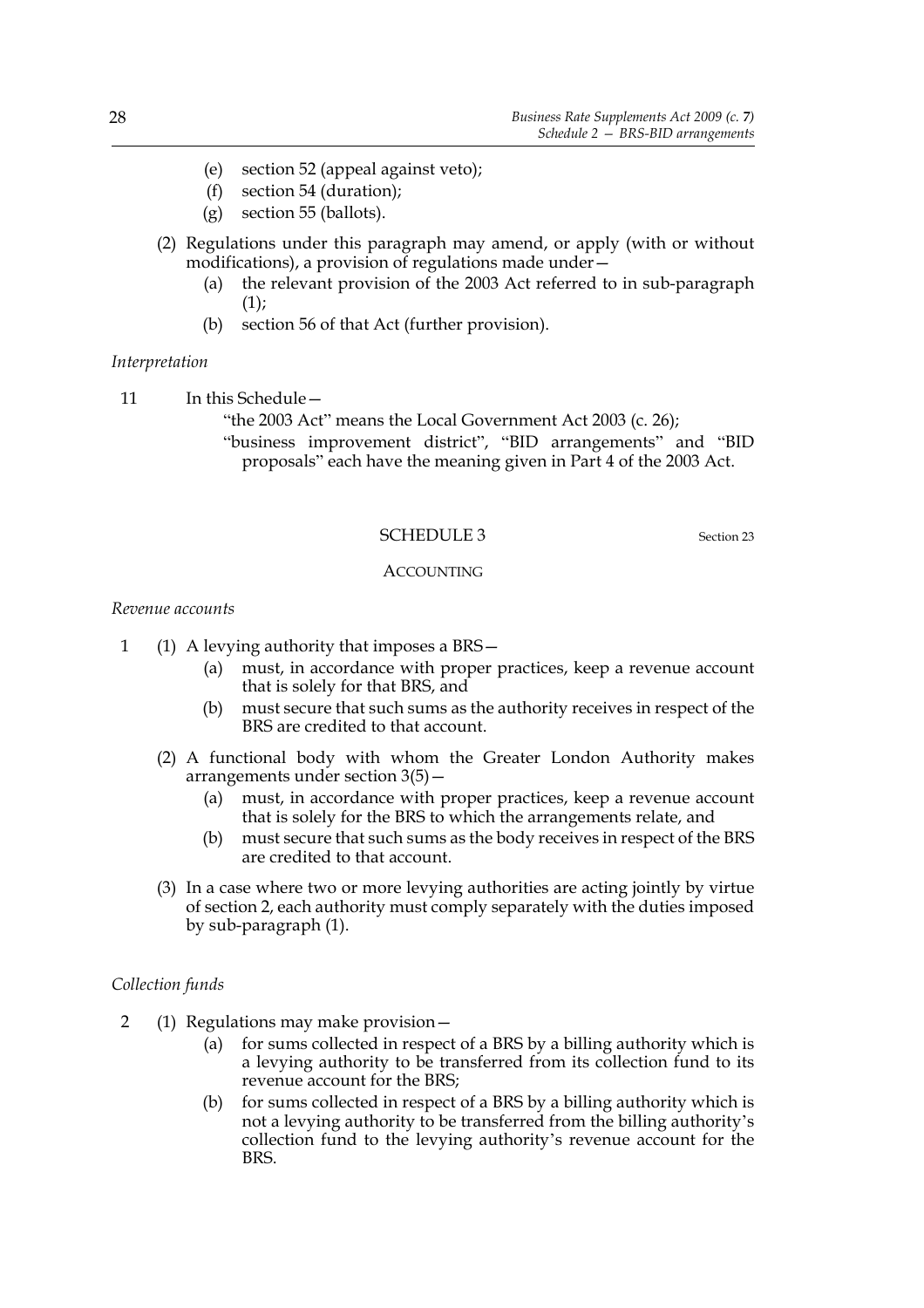- (2) Regulations under this paragraph—
	- (a) may include such provision for the purposes of this Act as may be included in regulations under section 89 or 99 of the 1988 Act (funds) for the purposes of that Act;
	- (b) may amend, or apply (with or without modifications), any provision of regulations made under either of those sections;
	- (c) are to have effect subject to such provision (if any) as is made by virtue of section 22(1).

#### *Refunds and credits*

- 3 (1) Regulations may provide for refunds or credits to be given in a case where—
	- (a) the imposition of a BRS has come to an end, and
	- (b) the levying authority's, or a functional body's, revenue account for the BRS is in credit.
	- (2) The regulations may, in particular  $-$ 
		- (a) if the levying authority is not a billing authority, require it to transfer the sum standing to the credit of its revenue account in equal proportions to each billing authority which is a lower-tier authority in relation to it;
		- (b) if the levying authority is a billing authority, authorise it to use a prescribed proportion of the sum standing to the credit of its revenue account to meet administrative expenses;
		- (c) authorise a billing authority which is a lower-tier authority in relation to the levying authority to use a prescribed proportion of the sum it receives by virtue of paragraph (a) to meet administrative expenses;
		- (d) require a functional body to transfer the sum standing to the credit of its revenue account to the levying authority's revenue account.
	- (3) In this paragraph, "administrative expenses", in relation to an authority, are expenses it incurs in giving a credit or refund by virtue of this paragraph.

#### *Supplementary*

- 4 (1) In section 90 of the 1988 Act (payments to and from collection fund)—
	- (a) in subsection  $(1)$ , after paragraph  $(c)$  insert
		- "(ca) sums received by the authority in respect of any business rate supplement,",
	- (b) after that subsection insert—
		- "(1A) The reference in subsection  $(1)(ca)$  to sums received by a billing authority in respect of business rate supplements—
			- (a) includes a reference to financial contributions made to it for the purpose of enabling the project to which a business rate supplement relates to be carried out, but
			- (b) does not include a reference to sums returned or transferred to it by virtue of section 24(3)(b) of, or paragraph 3(2)(a) of Schedule 3 to, the Business Rate Supplements Act 2009.", and